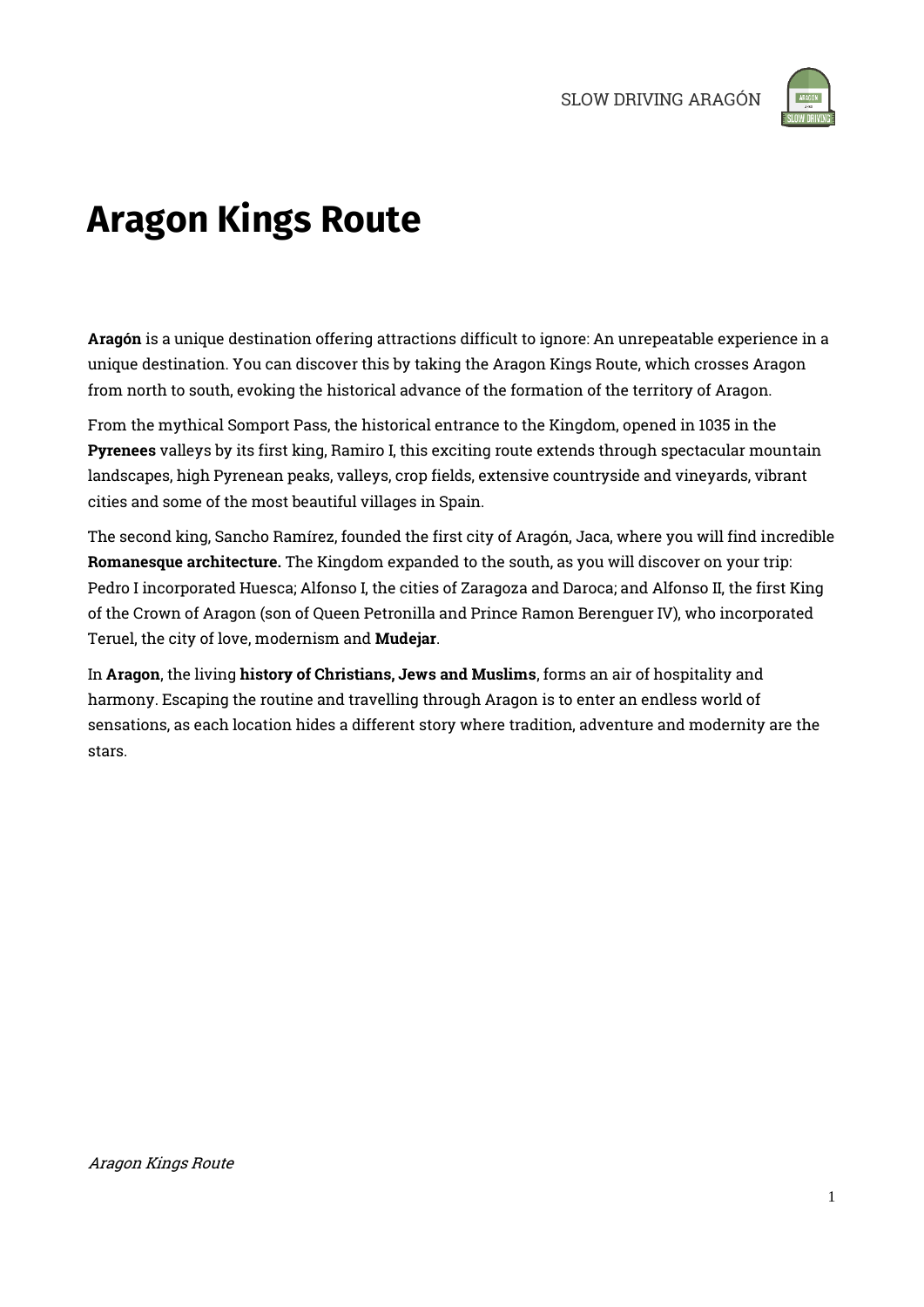

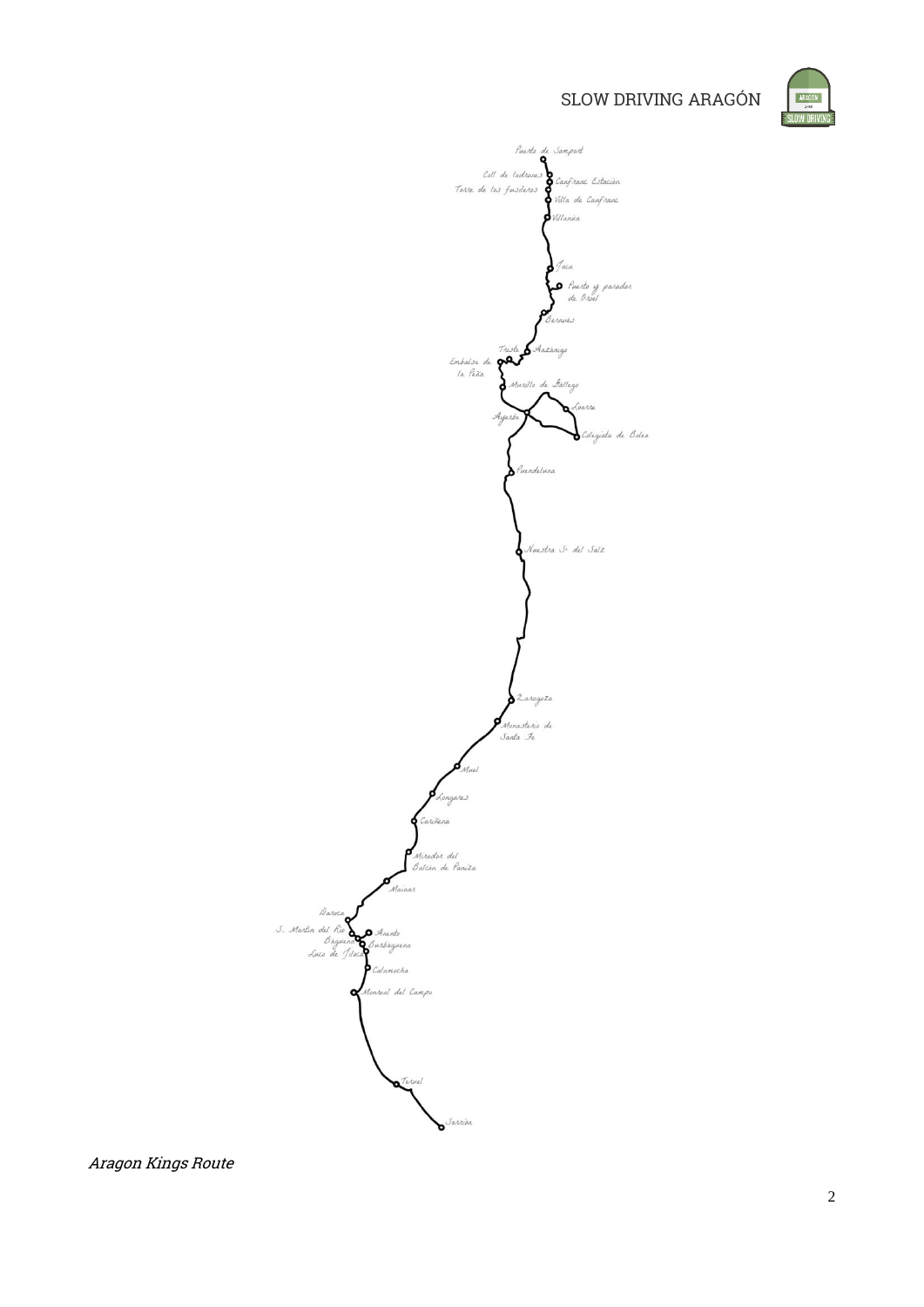

### Directions and points of interest

Congratulations, you are going to enjoy the slow driving route "Aragon Kings Route". Follow the directions that we give you below and don't miss any of the details of these really marvellous places. Let's go!

### DEPARTURE

The route starts at this location 102km from the capital, Huesca, on the road E7/N330a on the border between Spain and France, starting at the famous Somport Pass.

Puerto de Somport

The historical Port of Somport, the "Summus Portus" of the Romans, is located at almost 1700 metres of altitude and has been, for centuries, the main passage of the central *Pyrenees*. Land protagonists of legends and historical episodes, the Somport is the starting point of the Aragonese section of the French Camino de Santiago and the "Great Route of the Kingdom of Aragon".

Here we will find spectacular landscapes of great summits of perpetual snow, masses of black pines, forests of beech and boxwood and ravines and narrow streams that lead to the River Aragon. At the foot of the port you can see the ruins of the old *Hospital of Santa Cristina*, where the pilgrims were welcomed, and which became the third largest in importance in the world after the Jerusalem Hospital and the Mont-Joux Hospital in the Alps.

Services: Restaurant, Accommodation

### Point 1

Leaving the Somport Pass going south on the E7/N330a towards Jaca, you will find the Coll de Ladrones fort after 6.9km. This section runs alongside both the left and right banks of the Aragón river.

Coll de Ladrones

In the mid-19th century, the Spanish government was once again concerned about the defence of the Canfranc valley. For this reason, in 1888 the definitive project for the construction of the new fortress of "Coll de Ladrones" was approved, and the works were completed in November 1900.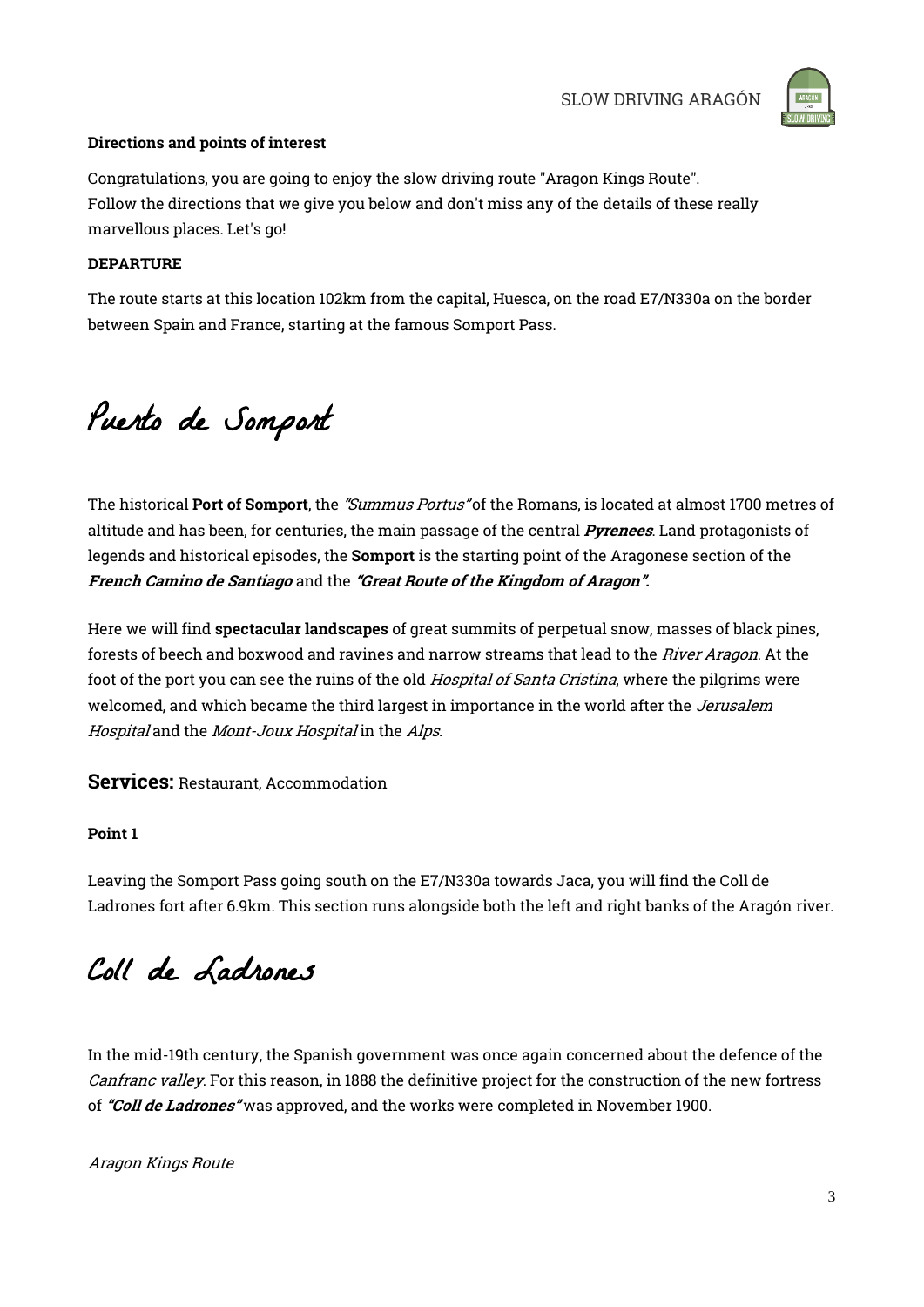

It is a fortress of strong walls with a moat and drawbridge, which dominates the whole *Canfranc* valley, being the most strategic place in the whole area. Two buildings lined with local stone stand out. The shadiest with two naves and two floors was a troops barracks. The sunniest was reserved for officers, offices and an infirmary, with a stately staircase standing out in it. It is a fortress aimed at controlling smuggling and is the perfect example of modern military architecture adapted to the mountainous terrain; because here the rock is part of the defensive system, being just as important or more important than the factory walls. The fortress also conserves remains of its predecessor from the 18th century.

### Point 2

Continuing south down the E7/N330a, again alongside the river, you come to Canfranc International Station after 1.6km.

Estación de Canfranc

The splendid International Station of Canfranc represents one of the most important works of Spanish modernism. Today, contemplating this magnificent building, you can still appreciate the traces of its ancient splendour. With a palatial air, the station was built between the end of the 19th century and the first quarter of the 20th century, being, at the time, the largest in Spain and the second largest in Europe.

Inside it housed a luxury hotel, casino, a customs agency, an office of the Bank of Spain, a canteen and infirmary. The huge station, 240 m in length, has 75 doors on each side and three levels. Eight years after its inauguration it was closed by the *Civil War*. In 1940 it was reopened and witnessed the passage of Swiss trains, in which the Germans transported the gold of the Jews to Madrid or Lisbon during World War II. The international line closed to traffic when in 1970 a small French freight train derailed. Communications were interrupted and have never again been resumed. Currently the station is declared a Historic-Artistic Monument and has guided tours, while it is in the process of recovery and advancing from Aquitaine and Aragon with different initiatives aimed at achieving its reopening as an International Station.

Services: Restaurant, Accommodation, Petrol Station

### Point 3

After Canfranc Station, continue towards the Fusiliers Tower (Torre de los Fusileros), a historic building located a farther 1.9km south towards Jaca on the E7/N330a.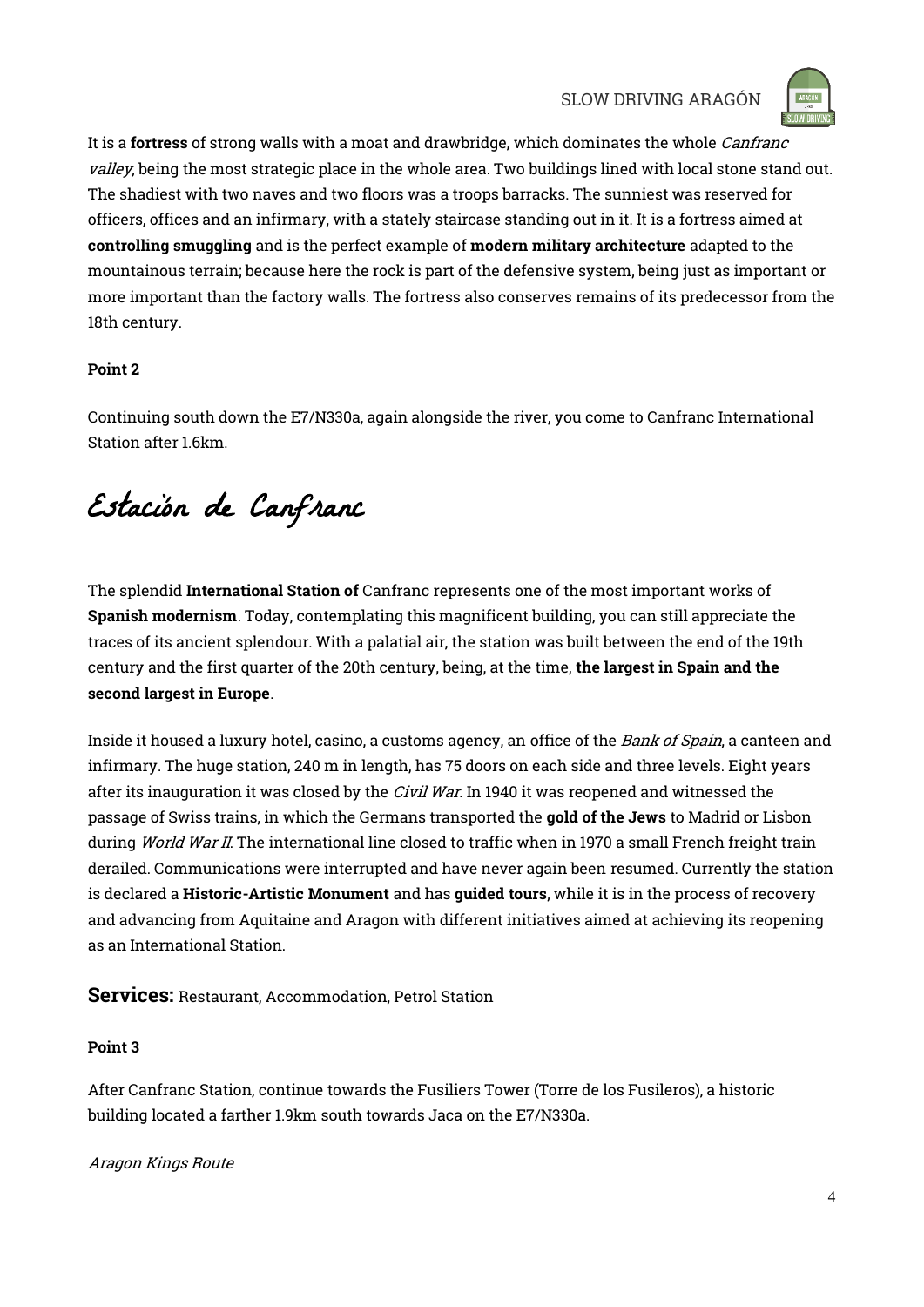

# Torre de los Fusileros

After crossing a tunnel at the exit of the *Station of Canfranc*, you can see the *Tower of Felipe II*, also known as the *Tower of the Fusiliers, Espelunca Tower* and, more popularly, as the *Torreta* (fortification supporting Coll de Ladrones).

This large stone and slate building is located at the beginning of a gorge that dominates the upper part of the valley. It was erected in 1879 to defend the border crossing, along with another that was next to the *Somport* tunnel. It is designed with taste, although without disregarding its military function that is manifested in the wall fixings, the pit and the solidity of its walls. It is a beautiful construction with an elliptical layout and a certain medieval air. Spread across four floors, the exterior presents three galleries with loopholes, the central one framed by a colourful gallery of arches and everything constructed in meticulous masonry.

### Point 4

Another 2.3km south on the E7/N330a is the town of Canfranc.

Villa de Canfranc

Just 2 km from the *Station of Canfranc* is the historic **Canfranc**, founded in medieval times as a border control station. Due to its exceptional location, sandwiched between the high mountains of the Pyrenees, it is a unique nucleus in front of the other towns of *Jacetania*.

The first of these characteristics is its **town planning**, where its sole street forms its structure. It conserves the typical trace of the towns of the *Camino de Santiago* organised longitudinally on both sides of the *"pilgrimage towpath"*. In this way, its only central street coincides with the Camino itself. Its inhabitants had the task of keeping the route clear of obstacles for travellers and pilgrims (which explains its name of "Campo Franco"). In 1617, Canfranc was destroyed by fire, leaving the church of La Asunción, two houses, the mill and the castle. After another devastating fire in 1944, there are now hardly any vestiges of its prosperous past. Today it is slowly recovering its population while new buildings are being built on the sites of the disappeared houses.

Services: Restaurant, Accommodation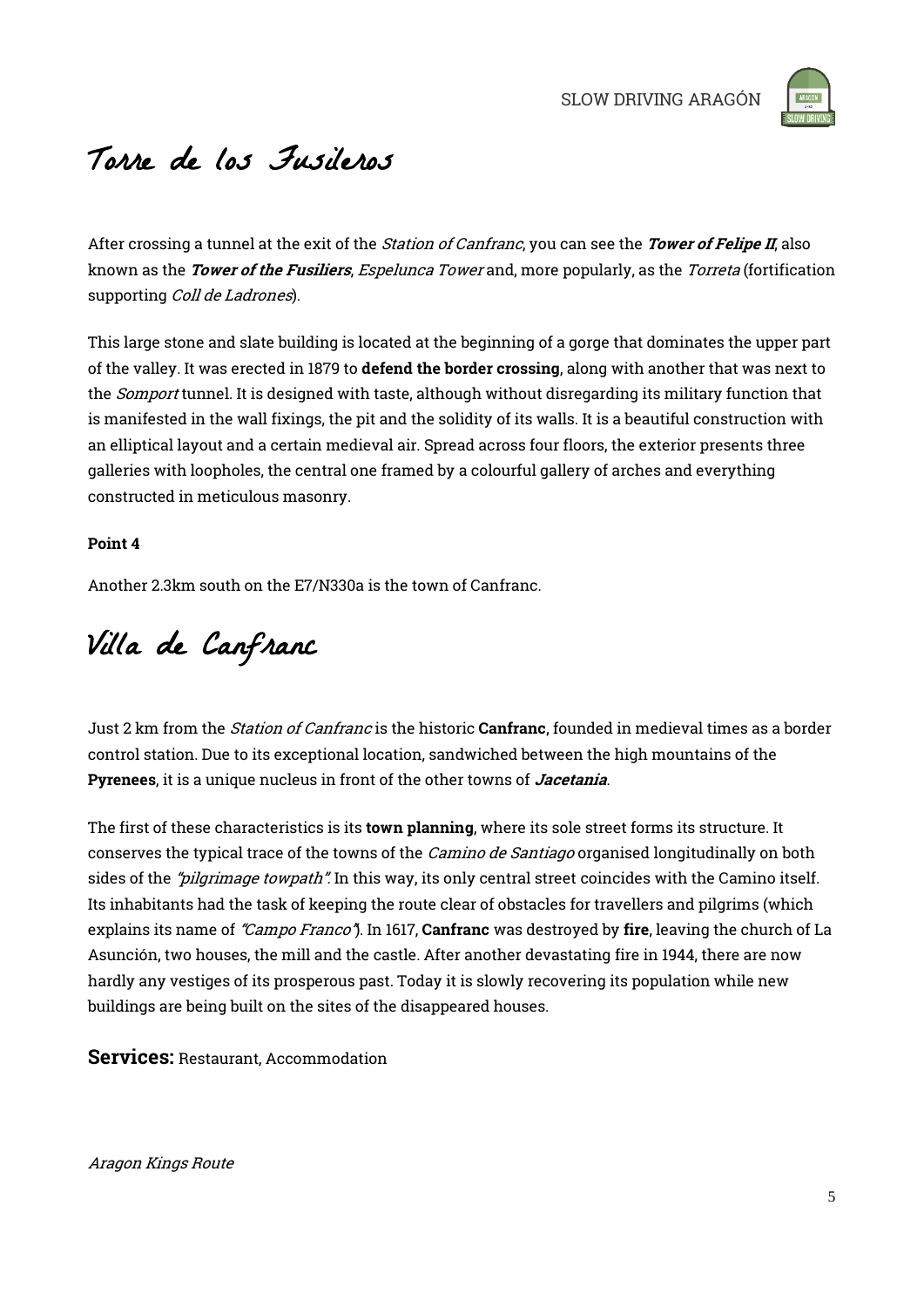

### Point 5

Another 4.5km south on the E7/N330a is Villanúa. After Villanúa, heading towards Aratorés, you can enjoy the Origins of the Kingdom route; or you can continue along the Aragon Kings route.

## Villanúa

Villanúa preserves, before entering the town, a section of the old Roman road that reaches the medieval bridge that leads to the urban centre and that coincides with the French Camino de Santiago. In this beautiful Pyrenean village, it is interesting to visit its old quarter, formed by a network of small streets that preserve the tradition of another era: the fountain of the four pipes, the old town hall (with its doorway and Gothic windows), a large number of houses and fortified palaces with their shields of *infanzones*, the alleys or the houses turned into houses that allow us to discover part of the medieval story of the town.

The *church of San Esteban* is a building from the 11th century with various modifications. The feature that stands out is a magnificent Romanesque carving of the Virgin and Child from the late 10th or early 11th century known as *Nuestra Señora de los Ángeles*. This carving is catalogued by the experts in Romanesque art as one of the best pieces of that period for the polychromy and the expressiveness of the figure. Do not miss out on a magical visit to the Cueva de las Güixas while in this town.

Services: Restaurant, Accommodation, Petrol Station

### Point 6

Another 13.6km south on the E7/N330a is Jaca centre. Just before arriving, you can see the Rapitán Fort on the left.

Jaca

Jaca is the capital of the Aragonese Pyrenees. Its history was the first city of Aragon, its location and its demographic importance make it an important service centre and a first-rate tourist capital. Its cathedral is one of the most important monuments of the peninsular Romanesque, as much for its antiquity as for the stylistic changes that were exported from there to the rest of the Spanish Romanesque. Its diocesan museum is one of the best in the world in terms of medieval painting.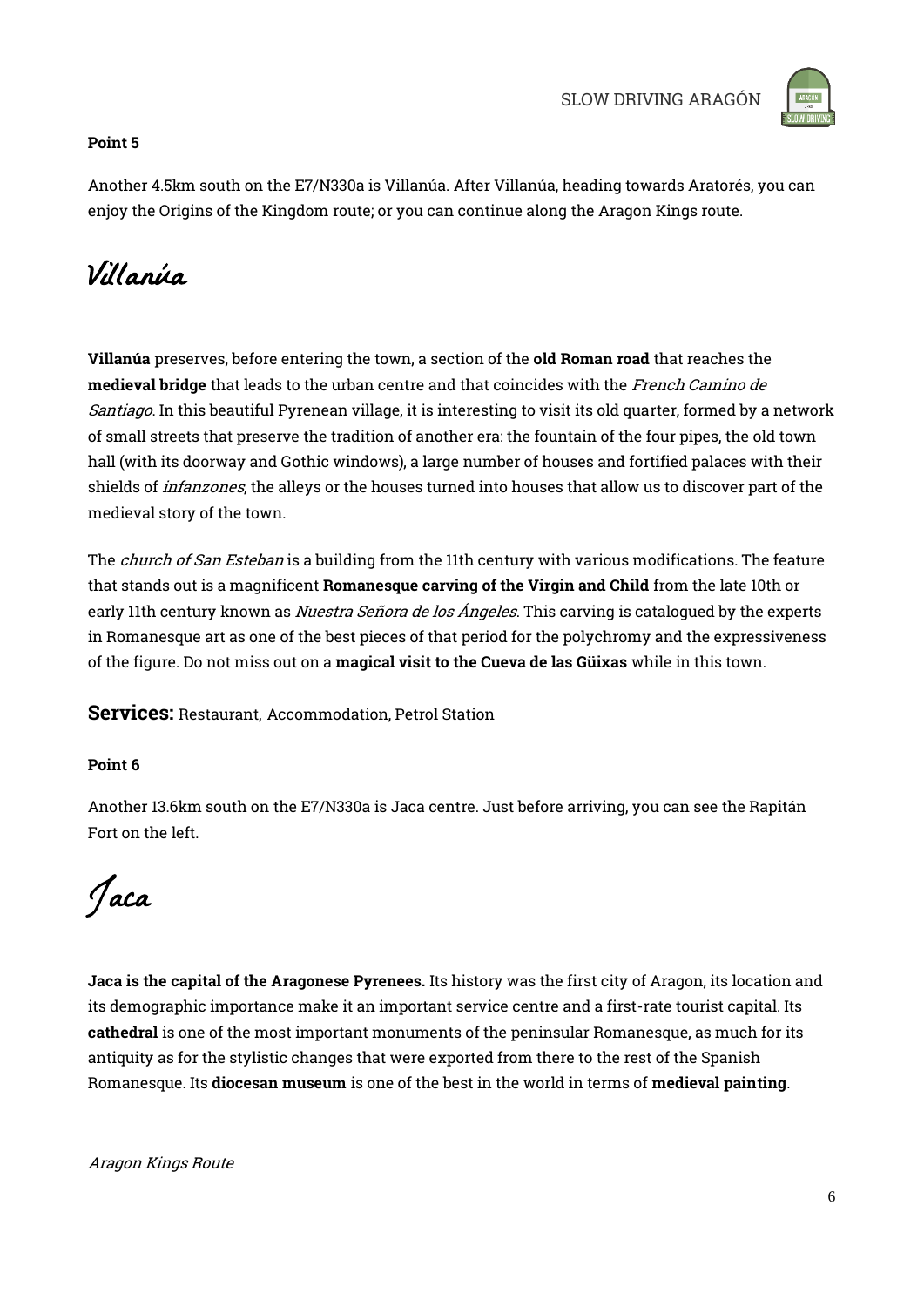

La Ciudadela, a magnificent pentagonal military fortification, is the most emblematic building in Jaca. The main road of the city is the Calle Mayor, a road that brings together some of the main buildings, such as the beautiful town hall. In the rest of the street many houses of the bourgeoisie of the early 20th century were constructed. Other significant buildings such as the Monastery of Las Benedictines, the Fortress of Rapitán or the Clock Tower, demonstrate the confluence of styles in the town. But Jaca is much more. Strolling through its streets brimming with commercial life, rewarding yourself with the exquisite pastries from Jaca or tasting its gastronomic delights in its many bars and restaurants is a real delight.

Services: Restaurant, Accommodation, Petrol Station

Don't Miss Out! Cathedral of Jaca, Citadel of Jaca, Ice Pavillion, Jaca Gastronomy, Diocesan Museum

### Point 7

South of Jaca is the Peña Oroel mountain. At the bottom of Avenida Regimiento de Galicia is a roundabout, where you take the second exit (A1205) towards Bernués and San Juan de la Peña for 10.1km until the turn-off to the legendary road leading to the Parador de Oroel.

Puerto y parador de Oroel

Mount Oroel, 1,770 metres high, is one of the hallmarks of Jaca and is visible from anywhere in the city. Access from Jaca, only 9 kilometres away, is via the A-1205 road. Before reaching Bernués there is a detour to the left towards the **Parador de Oroel**. A narrow and beautiful road takes us through a lush forest to the Parador. It is a beautiful stone building located in a meadow with a bar-restaurant that has a great viewpoint towards Jaca and a good part of the Aragonese Pyrenees. From there, the climb to the Cross of Oroel begins. It is an easy route, although it has some steep sections. The trail is perfectly signposted.

### Services: Restaurant

### Point 8

Go back from where you came and re-join the A1205 southwards to get to Bernués. This section is 13km from the Parador de Oroel.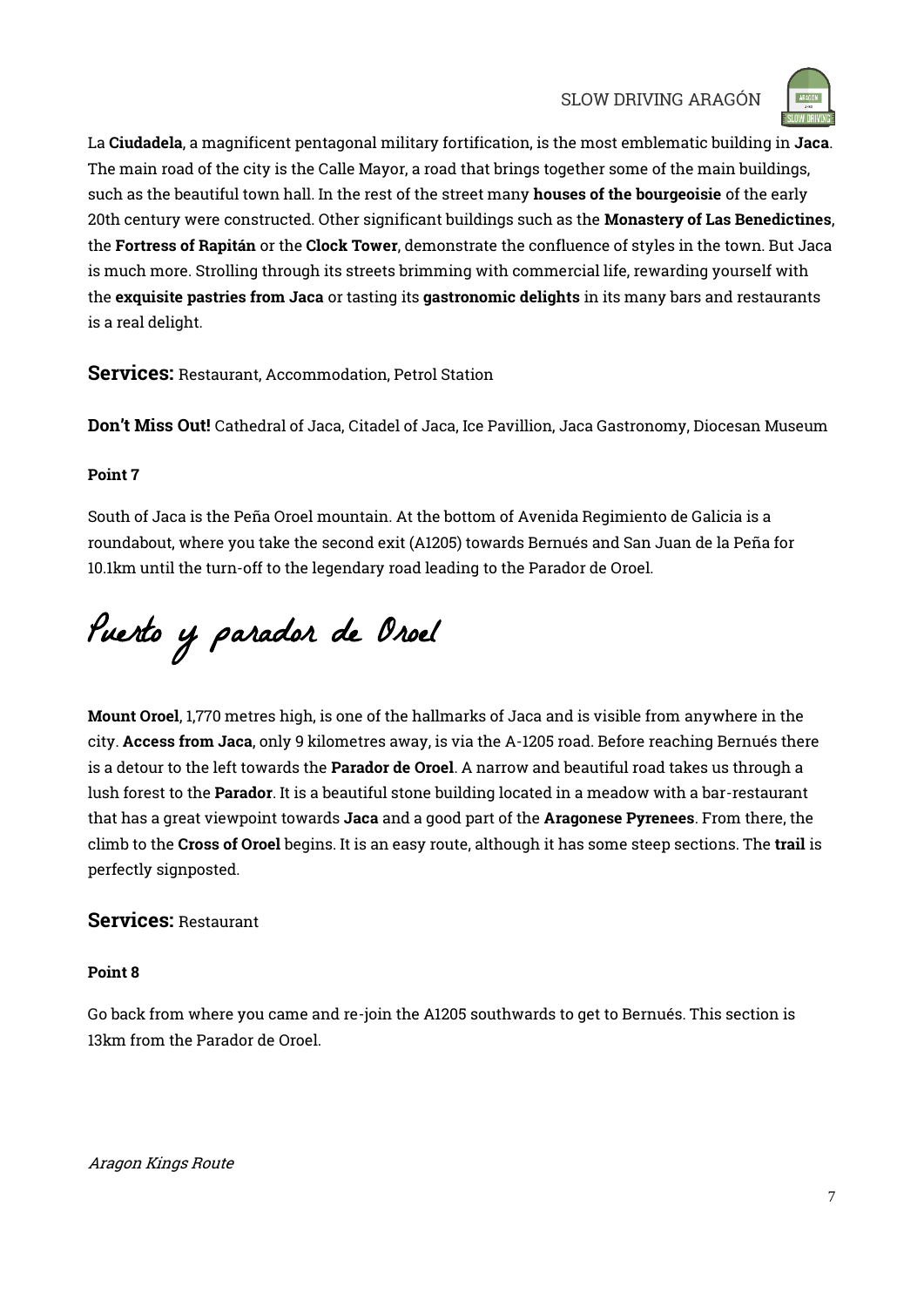

# Bernués

Bernués is located on a hill on the old royal road from Zaragoza to Jaca, to the south of Peña Oroel and the Sierra de San Juan de la Peña.

It is a typical example of a town-street, the urban area preserves remarkable samples of popular domestic architecture like *Casa Bisús, casa infanzona* from the 17th century, or *Casa Gairín* from the 18th century. The *parish church of San Martín de Tours* is a baroque building with a rectangular layout, its walls lined internally with polychromatic stuccos that mask the humbleness of its building. The altarpieces of its chapels and especially the main altarpiece dedicated to La Asunción contribute to this. Over the entrance door there are the remains of a Romanesque Christ of unknown provenance.

### Point 9

Leaving Bernués and again re-joining the Jaca-Santa María de la Peña road (A1205), it is 13.5km to Anzanigo. This stretch has the Barranco de Bernués on the left and, upon reaching Anzanigo, you cross the Gállego river. A short distance from Anzánigo, you can turn off towards Rasal and continue with the Secrets of the Pre-Pyrenees route on the left or continue with the main Aragon Kings route.

Anzánigo

Located at 594 metres of altitude, to the south of the Protected Landscape of San Juan de la Peña and Monte Oroel, **Anzánigo** is the most western town of the region of *Alto Gállego*. The most outstanding buildings are the medieval bridge and the church.

The bridge is 102 metres long and has 5 semi-circular spans. The church of Santa Águeda is a 17th century construction of a single nave covered by a vault of lunettes. The main altar is presided by a baroque altarpiece next to the carving of the Virgin of Izarbe, deriving from a Romanesque chapel located on the outskirts of the town. With the construction of the tunnels of *Monrepós* and the adaptation of the *Port of Santa Bárbara*, **Anzánigo** was losing its population. Nowadays it is a magnificent place for those who want to escape from the best known tourist destinations and to do some hiking, biking, rafting, visit ravines, go fishing …

### Point 10

Continue along the A1205 for 9.1km towards Triste, bordering the winding Gállego river once again on the left.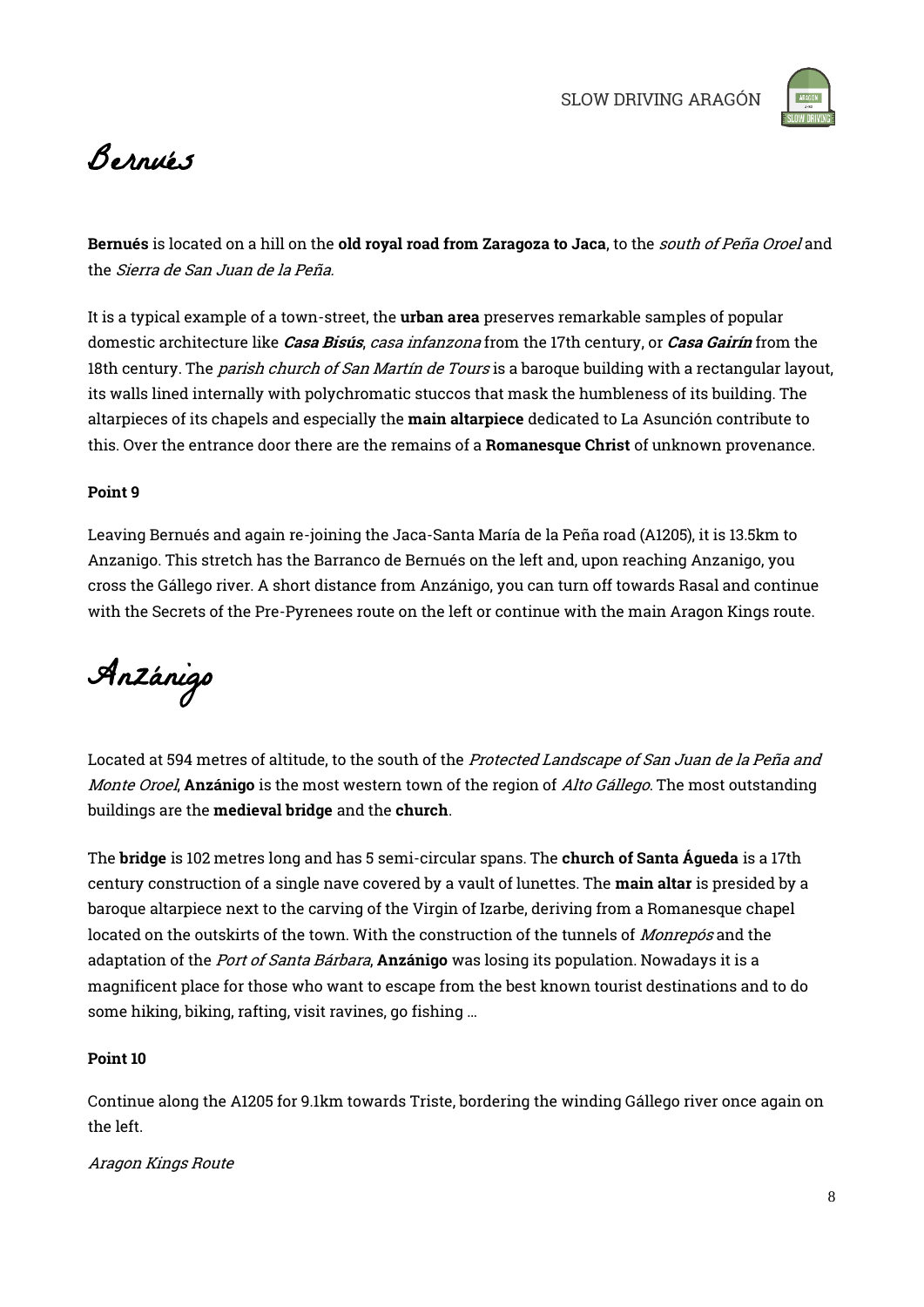

## Triste

Belonging to the *municipality of Las Peñas de Riglos*, Triste is located at the northern end of the La Peña reservoir, on the right bank of the River Gállego. Highly recommended for lovers of Romanesque is its *parish of Santa Maria* from the 12th century, which has a beautiful and slender bell tower next to the Lombard apse. With that in mind, the wooden textile workshop, dedicated to artisan weaving, represents a visit of great ethnographic interest.

### Point 11

The Peña Reservoir is next to Triste, towards the South. This new section largely borders the reservoir. Take the A1205 to get there, passing through La Peña and Santa María before crossing an old iron bridge over the Gállego river. Here, you join the A132 south and are parallel to the railway track, which also stretches across the river. The total distance to the La Peña Dam is 5.4km.

# La Peña Reservoir

Located between the towns of *Santa María de la Peña and La Peña*, the La Peña reservoir is one of the oldest dams in Spain. The reservoir owes its name to the rock on which the dam is constructed. Through this dam, and through different galleries excavated in the rock, the riverbed is discharged into the River Gállego. The reservoir was built between 1904 and 1913 with the function of regulating this river just before entering the gorge that runs next to the *Mallos de Riglos*. Grabbing our attention is the bridge that saves the reservoir built by Severino Bello, in keeping with the railway architecture of the time. A few kilometres along on another bridge, in La Peña Station, the railway allows the legendary 'Canfranero' to save the river to or from Riglos.

### Services: Restaurant

### Point 12

Crossing the La Peña Dam, take the A132 to the left southwards, again skirting the Gállego river. This section to Murillo de Gállego is 9.9km, where you can see the spectacular Mallos de Riglos.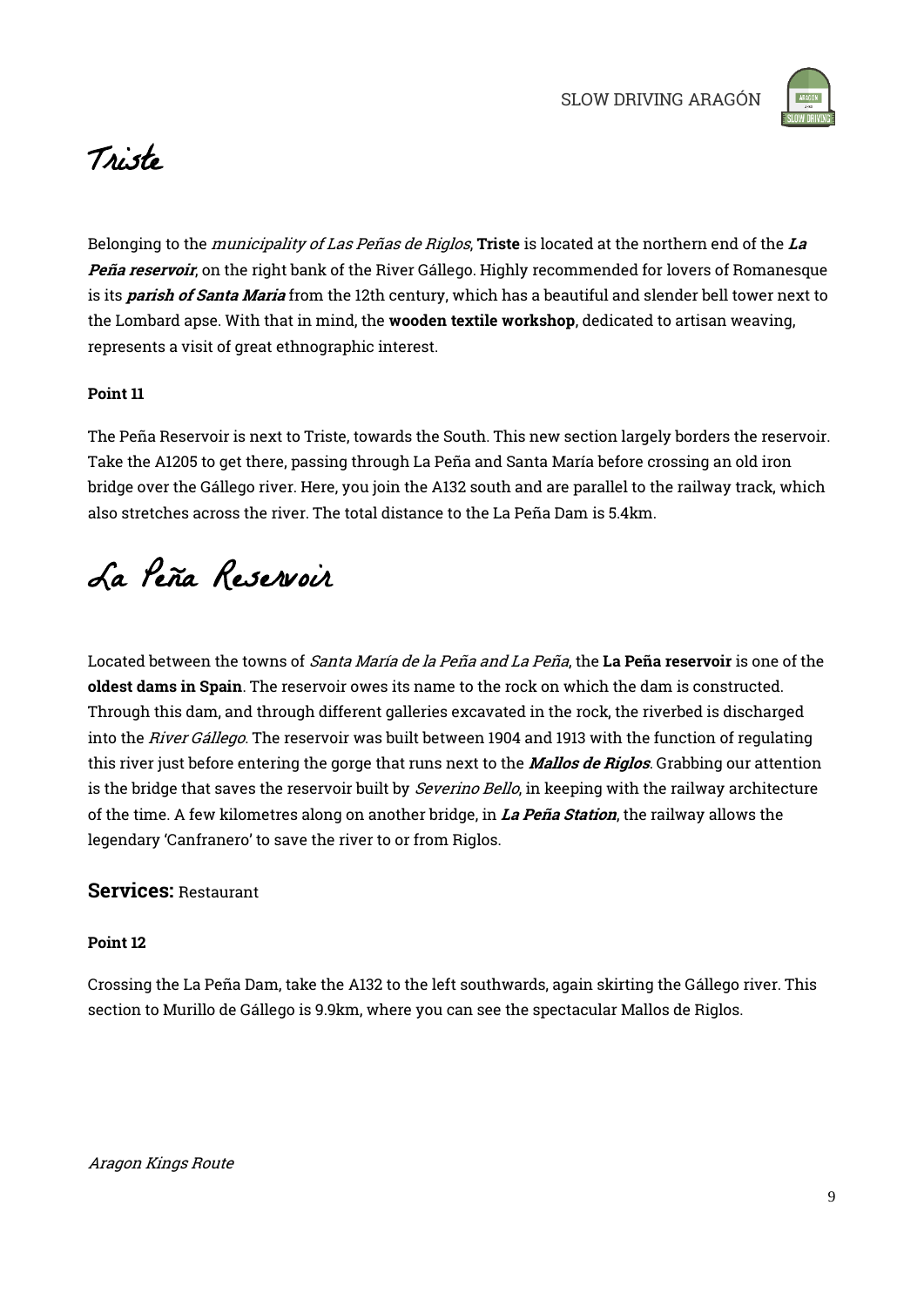

Murillo de Gállego

The town of Murillo de Gállego is framed in a spectacular setting with the imposing Mallos de Riglos in the background, Peña Rueba behind, and the wild *River Gállego* at its feet.

Murillo presents a charming urban centre formed by an irregular network of streets that have adapted perfectly to the morphology of the land. Housing is mainly stone and rammed earth that are in keeping with the typical architecture of the area. The monumental *church of El Salvador* stands majestically above the town. Declared a National Monument, it is one of the icons of Aragonese Romanesque art that dominated the area in the 11th and 12th centuries. Inside, the crypt of Santo Cristo is a highlight, consisting of three naves. The importance of this crypt is that it is one of the eight that exist of this type in the Peninsula. Murillo offers a different tourism alternative and one that is in harmony with nature: adventure sports, excursions, hidden corners where you can unwind…

**Services:** Restaurant, Accommodation, Camping

Don't Miss Out! Mallos de Agüero, Mallos de Riglos

### Point 13

Continue southeast along the A132 for 10.1km to Ayerbe, crossing the Gállego Bridge along the way. After Ayerbe, you can continue along the main Aragon Kings route towards Bolea Loarre Castle on the A1206, the Aragon Kings route towards Puendeluna on the A125 or take the Castles route towards Santa Eulalia de Gállego on the A1202.

Ayerbe

The village of Ayerbe is located in the impressive natural and cultural surroundings of the Kingdom of Los Mallos. A historical and monumental town perched on the left bank of the River Gállego at the foot of the Loarre and Luna mountains. Walking through its streets you can see magnificent manor houses and mansions. The tower of San Pedro dating back to the 12th century stands out from its town centre. The two squares of the town are designed around the palace of the Marquises of Ayerbe, in a Gothic-Renaissance style.

Aragon Kings Route The church of San Pedro has an interesting religious museum and an organ from the mid-19th century. Here is where the greatest Spanish scientist and Nobel Prize winner for medicine, Santiago Ramón y Cajal, spent his youth.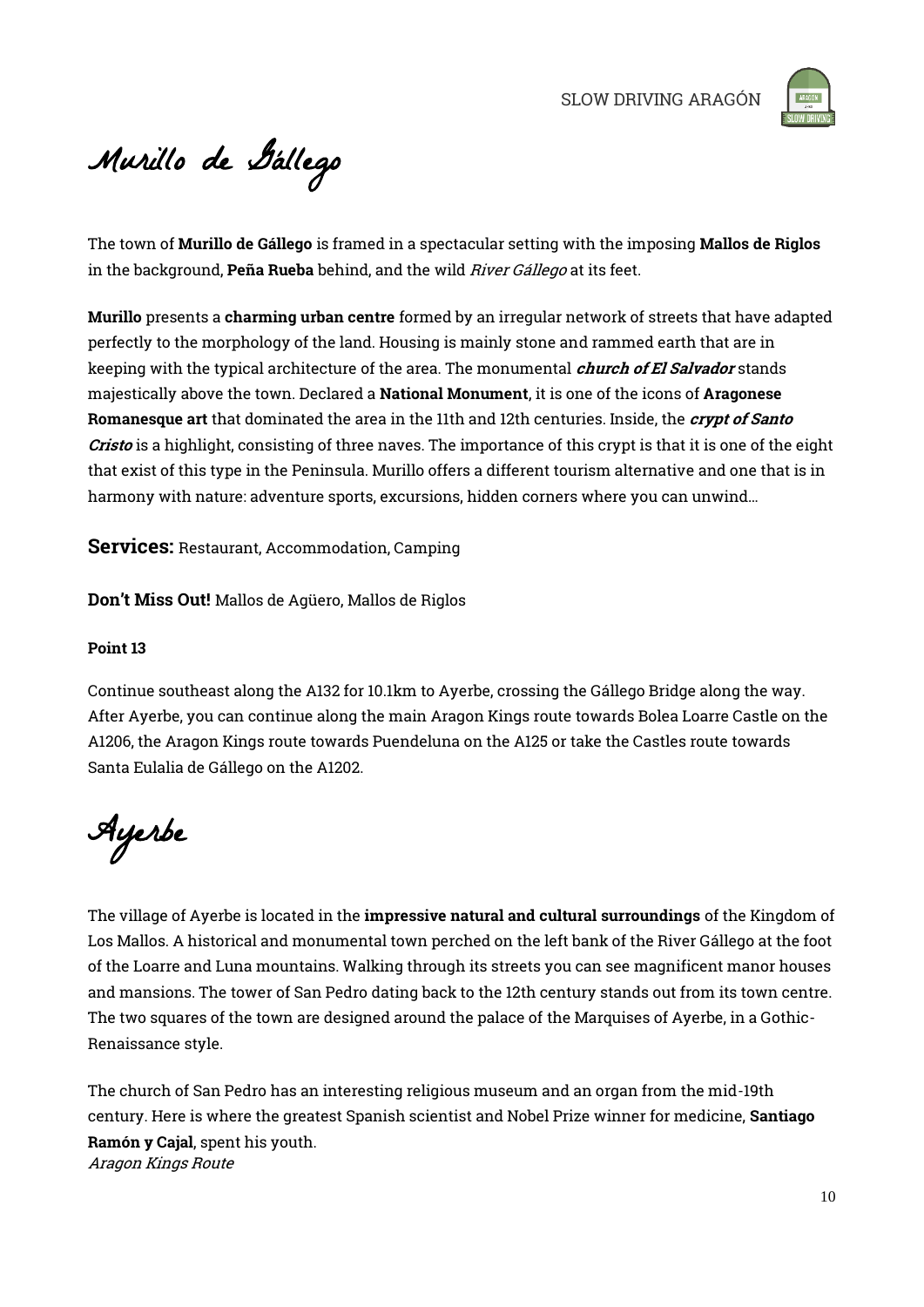

In Ayerbe we find history, art and richness of landscapes, but also customs, cultural activities, gastronomy, (you cannot miss out on the famous *tortas de Ayerbe*) and the special flora and fauna of the Kingdom of Los Mallos. The area is also ideal for adventure sports.

Services: Restaurant, Accommodation, Petrol Station, Camping

### Point 14

To get to Bolea and see its collegiate church, leave Ayerbe by the A132, going 13.8km to Esquedas. At that point, turn left onto the A1206 and travel 5.3km until you reach Bolea.

Collegiate Church of Bolea

Just 12 km from the Castle of Loarre, Bolea is situated on a promontory dominating the plains of La Hoya de Huesca/Plana de Uesca. Strolling through the town there are numerous buildings of interest with several **manor houses** with noble coats of arms.

At its highest point, the Collegiate Church of Santa María looks like a masterpiece of the Aragonese Renaissance. The building from the 16th century was built on an old Romanesque temple, of which the crypt and the bell tower are still preserved. But the most valuable jewel of this temple is the main altarpiece, a "masterpiece of the Spanish painting of the Renaissance". It is composed of a splendid combination of 20 panels painted in tempera and 57 polychrome wood carvings. But the truly exceptional aspect of this altarpiece is the wonderful paintings made by the "maestro de Bolea", an anonymous painter who uses stylistic features typical of the Flemish and Italian movements in which expressivity, the dominance of space and perspective, light and shading are key features.

Services: Restaurant, Accommodation

### Point 15

Exit Bolea from the Collegiate church via Calle Medio and Calle Carretera to the roundabout where you entered the town. This time, turn right to take the A1206 north towards Loarre. After reaching the village, follow the signposted road to the castle about 3km away. The total distance is 12.3km.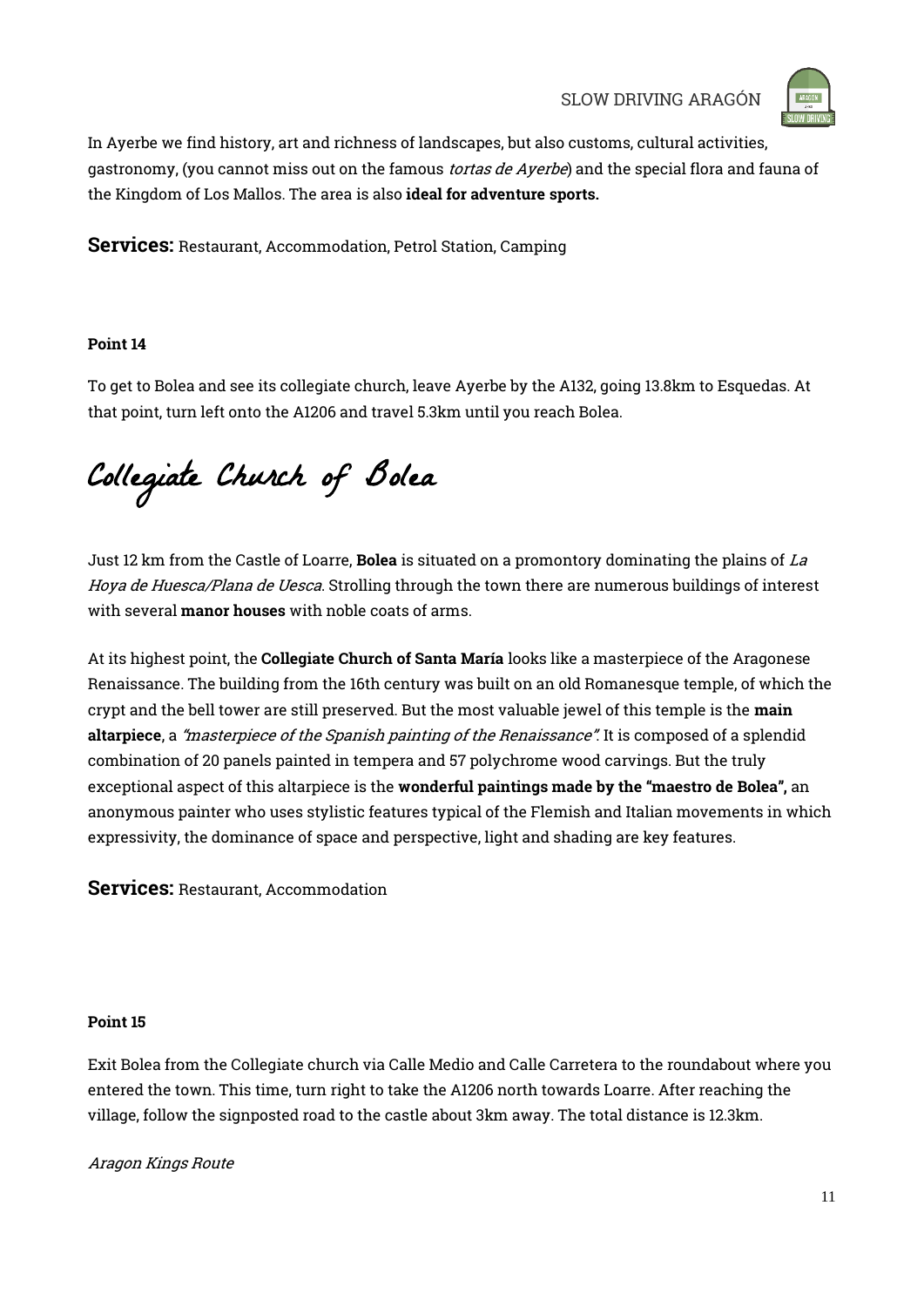

# Castle of Loarre

This emblematic fortress, built between the 11th and 12th centuries, is located very close to Ayerbe. Loarre is the grandest and most spectacular castle in Aragon and is considered the best preserved Romanesque castle in Europe. The fortress defended the border line of the kingdom of Aragon to later become a royal palace and then a monastery.

From an architectural point of view, it is one of the most perfect examples of Romanesque art in Spain and Europe. It occupies a spectacular settlement on a high cliff and is surrounded on its south side by a 13th century wall, the rest being protected by the same rock on which the fortress sits. A walk through its interior, more than one thousand metres high, is a true journey back in time to the Middle Ages. A tour of its passageways, towers and dungeons will make us dream of legends of medieval knights, queens looking out from their lookout towers and times of a harsh and austere life in an impressive setting. From the *Mirador de la Reina* viewpoint there is a fantastic view of the *Hoya de* Huesca.

Services: Restaurant, Accommodation, Camping

### Point 16

Leave Loarre by Calle Carlos Garulo Ena in the south and turn right to take the A1206 south to Ayerbe. Carry straight on through Ayerbe where the road becomes the A125 towards Ejea. You will pass by Biscarrues and Ardisa, where you cross the river Gállego again. Continue to the CV811 on the left, which is the road for Puendeluna. This section is 24.1km long.

Puendeluna

Located on the right bank of the *River Gállego*, **Puendeluna** owes its name to a **bridge** already existing in Roman times built to save the waters of this river. Among the most important heritage of the municipality is the *parish church of San Nicolás*, which was completely rebuilt at the beginning of the 20th century. Inside you can see two treasures, such as the Gothic altarpieces of San Nicolás de Bari and San Bartolomé from the second half of the 15th century and the flamenco Spanish style.

Aragon Kings Route Near Puendeluna, in the municipality of Ardisa, is the castle of La Ballesta. This castle has the peculiarity of being, along with that of Obano, the only one of the Romanesque period in Aragon that is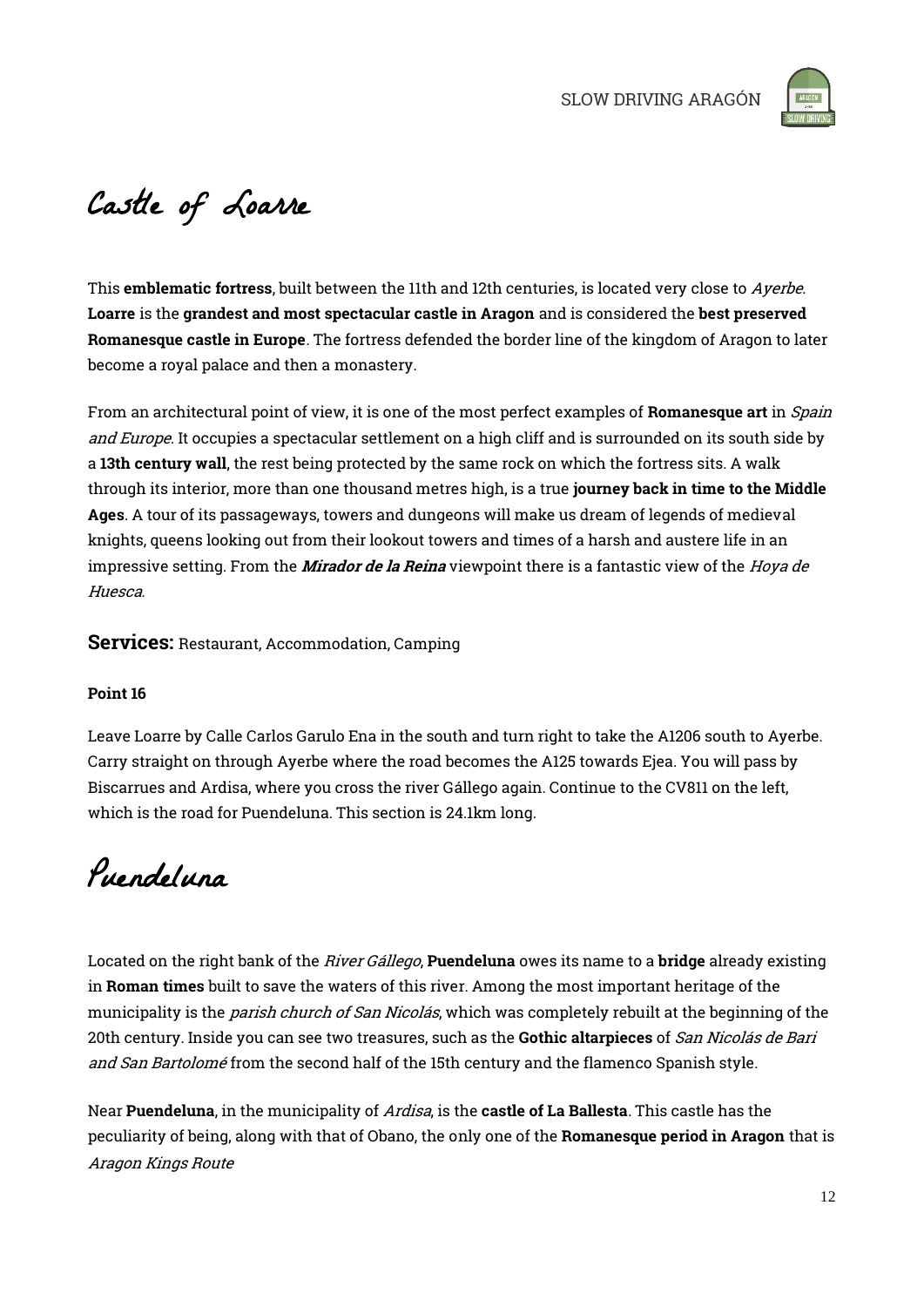

built on level ground and not on an elevated level. The building has a late Gothic style, although the slim tower that emerges from the centre of the palace dates from the end of the 11th century. The enclosure is square, like its tower. Numerous loopholes are observed, both in its walls and in the tower. It retains a crenellated roof, and remains of the lowered wall that surrounds it.

### Point 17

Return by the road you entered from Puendeluna and continue south, passing Piedratajada and Marracos. After a row of cypresses, you reach a junction at Gurrea de Gállego, where you turn right along the A1209. After 1km, take the turning on the left towards La Paúl, cross the village, turn right at the end of the village and continue until the road for the Hermitage at Nuestra Señora del Salz. This stretch is 26.9km in total.

# Nuestra Señora del Salz

The Santuario de Nuestra Señora del Salz is located in the highest area of a gypsum cliff and about forty metres above the road that joins the town of Zuera with the town of La Paúl. According to the tradition in this place the Virgin appeared to a Knight Templar.

From this privileged location there is a **magnificent panorama** ready to be discovered: the plains of Somontano and the sierras that are ascend to the *Pyrenees*, the wide fertile plain of the *Gállego*, the extensive fields of the *Monegros* or the towers of Zaragoza and the orchards of the *Ebro*. In the place where today a **chapel** stands, the Muslim castle of *Salcey* was erected. The Santuario has had many changes and transformations over the centuries. The current chapel, which is accessed by a long staircase, is a building with a single nave of five sections covered with a barrel vault. Inside, the central part of the altarpiece is occupied by the image of the Virgen del Salz, a Romanesque carving in polychrome wood.

### Point 18

Leave the Hermitage and continue south to join the A124 to Zuera. Go through the town and the road becomes the N330a. Continue on the N330a and pass through Villanueva de Gállego and follow the road to Zaragoza. In the city centre, you will find the main jewels of the Aragonese capital. From here you can continue with the Aragon Kings route or go to Borja 65km away and start the Heart of Moncayo route. The total distance is 38.7km.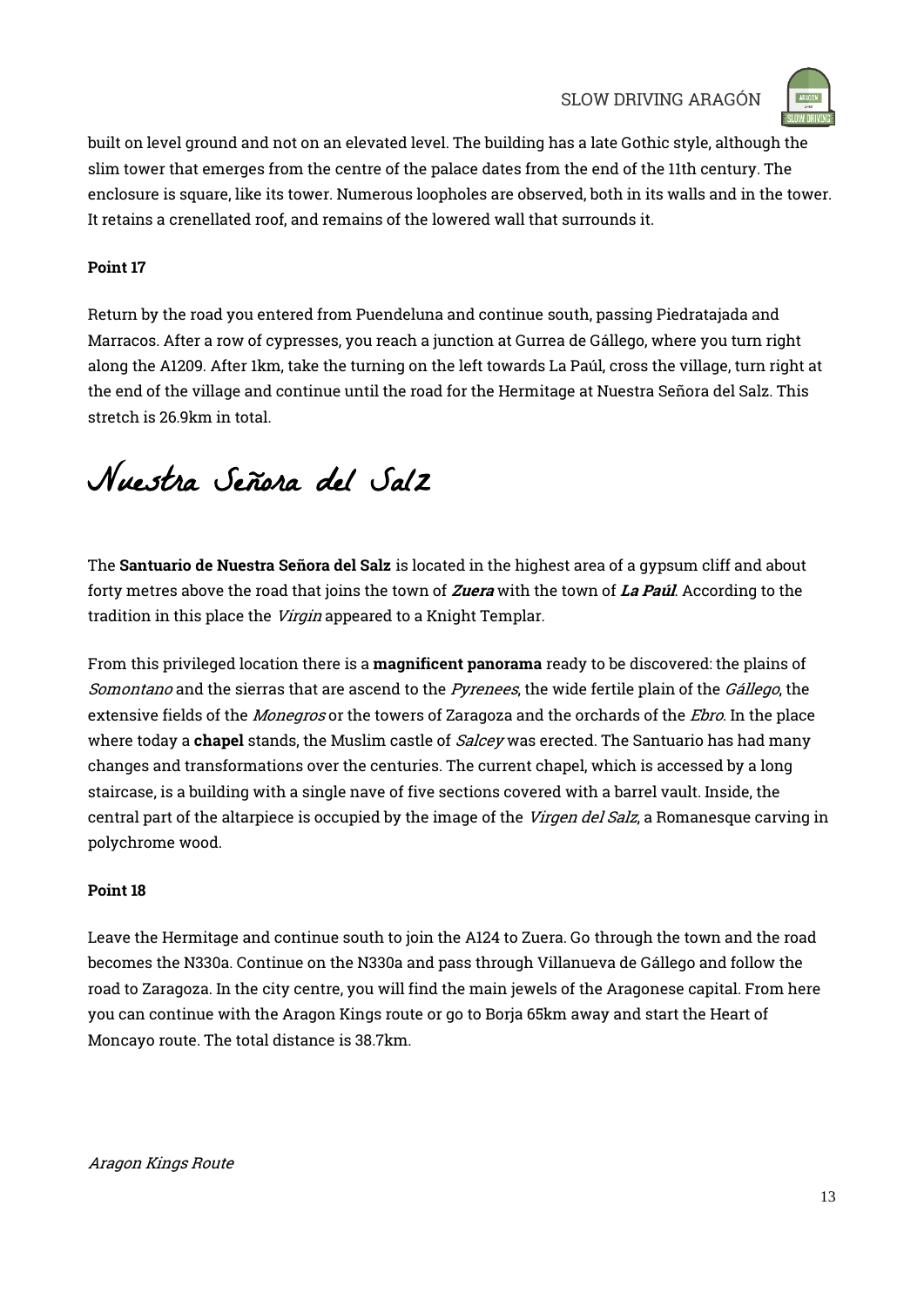

Zaragoza

With more than two thousand years of history, Zaragoza is configured as a great melting pot of cultures. Next to the sturdy walls, the **statue of Emperor Augustus** contemplates the city that he founded. Near the Plaza de las Catedrales you can find the Foro Museum and the museum of what was the Roman River Port. In the old town you can visit the Museum of Public Baths and the Theatre, one of the buildings for larger representations of Hispania.

But if Zaragoza flourished in Roman times, the same happened during its Islamic period. This can be seen walking through the courtyards of the palace of La Aljafería, one of the pinnacles of Hispano-Muslim art. In the silhouette of the city there is also a set of Mudejar towers declared to be World Heritage by UNESCO. The prosperity of the city in the Renaissance, known at that time as the Florence of the Iberian Peninsula, is evident in the beautiful buildings scattered throughout the historic city centre, such as La Lonja, a unique example of a building of this kind in an inland city, which gives us an idea of its commercial importance. And on the banks of the *River Ebro* is the Basilica del Pilar, the largest baroque temple in Spain and an icon of Zaragoza par excellence. A few metres away, the splendid *Cathedral of San Salvador*, is an eclectic set of artistic styles, a political and religious centre of the Crown of Aragon, where they swore Los Fueros, where their kings were crowned. Also impressive are its modernist and historicist traces. Zaragoza is a modern, dynamic city full of economic and social activity. An accredited city of congresses, renewed and embellished after the 2008 International Expo. Undoubtedly, the city of Zaragoza is a first-rate tourist destination, for its monuments, its museums (Museum of Zaragoza, Pablo Gargallo, Origami, Goya-Ibercaja, Pablo Serrano, Alma Mater Museum,…), its parks, its natural spaces, its cultural offer, its gastronomy and, in short, its potential as an average European city that requires a prolonged visit.

Services: Restaurant, Accommodation, Petrol Station, Camping, Motorhome area

Don't Miss Out! Basilica de Nuestra Señora del Pilar, Expo Zaragoza, Gastronomy of Zaragoza, Cathedral of San salvador, La Aljaferia Palace

### Point 19

To leave the centre of Zaragoza and head south towards Teruel, go from Plaza Aragón, Gran Vía, Fernando el Católico, Isabel la Católica, Vía Ibérica and take the N330. Continue down this road and turn off at the second exit of the roundabout for Santa Fe, which has a monastery of the same name. The distance is 11.5km.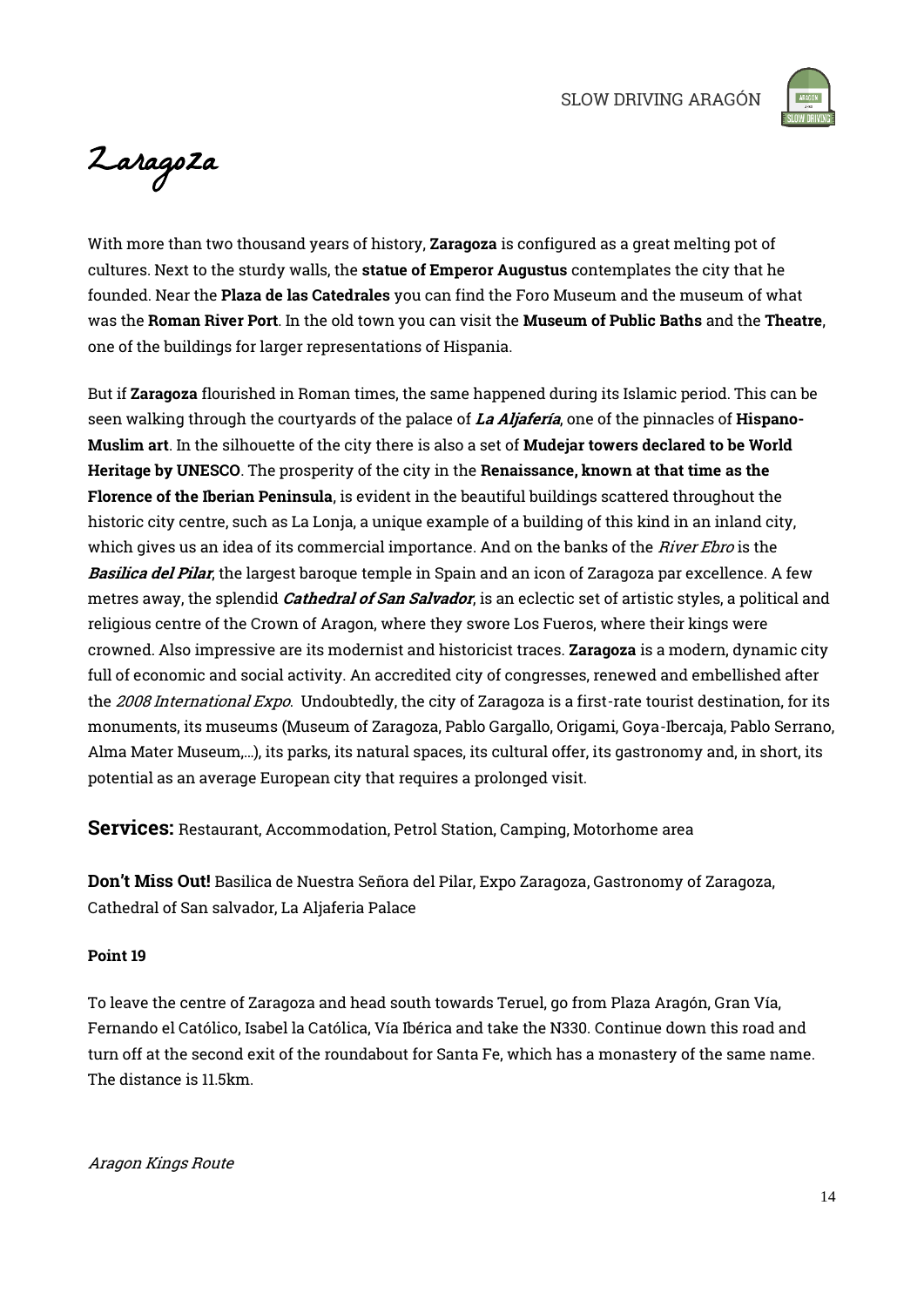

## Monasterio de Santa Fe

To the south of *Zaragoza*, between the towns of *Cuarte de Huerva and Cadrete*, is the **Monastery of** Santa Fe. It was built in 1341 following the transfer of the monks of the *Monastery of Fonclara*, founded by Jaime I in 1223. Later it was rebuilt in the 18th century, marking its baroque style. In 1808 the Napoleonic wars had serious consequences for the monastery during the *first Siege of Zaragoza*. The definitive order to leave came to the clergy in 1835 with the *disentailment of Mendizábal*. From then on, the lands and properties of the monastery changed hands, neglecting their conservation. The temple has a basilica layout of three naves that were covered with vaults that have collapsed. The cross is covered with a large dome on an octagonal tambour. The tower that is attached to the base has three bodies of brick that are topped with a dome on tambour.

Services: Restaurant, Camping

#### Point 20

Leave Santa Fe, return to the N330 towards Teruel and continue the 18.9km to Muel

### Muel

Located 40 kilometres south of Zaragoza, Muel is known for its ceramic school and workshop, where authentic works of art are elaborated, continuing with the pottery tradition of the village that dates back to the 11th century. This school and workshop also has an exhibition hall, in which works by different artists are exhibited throughout the year.

However, Muel is also a town that is worth strolling through to enjoy the heritage that the various cultures have left behind in it. Its old town, with narrow and winding streets, is a good example of its Arab past. There are several Renaissance style **palace-houses** and the *parish church of San Cristóbal*, belonging to the Late Baroque and enriched with Mudejar elements. In the *chapel of La Virgen de la* Fuente, built on a Roman dam, you can see the pendentives of the dome painted by a young Goya. In them, the great painter, magnificently represented the four Fathers of the Church. At the foot of the chapel there is a beautiful municipal park with a pond.

Aragon Kings Route Services: Restaurant, Accommodation, Petrol Station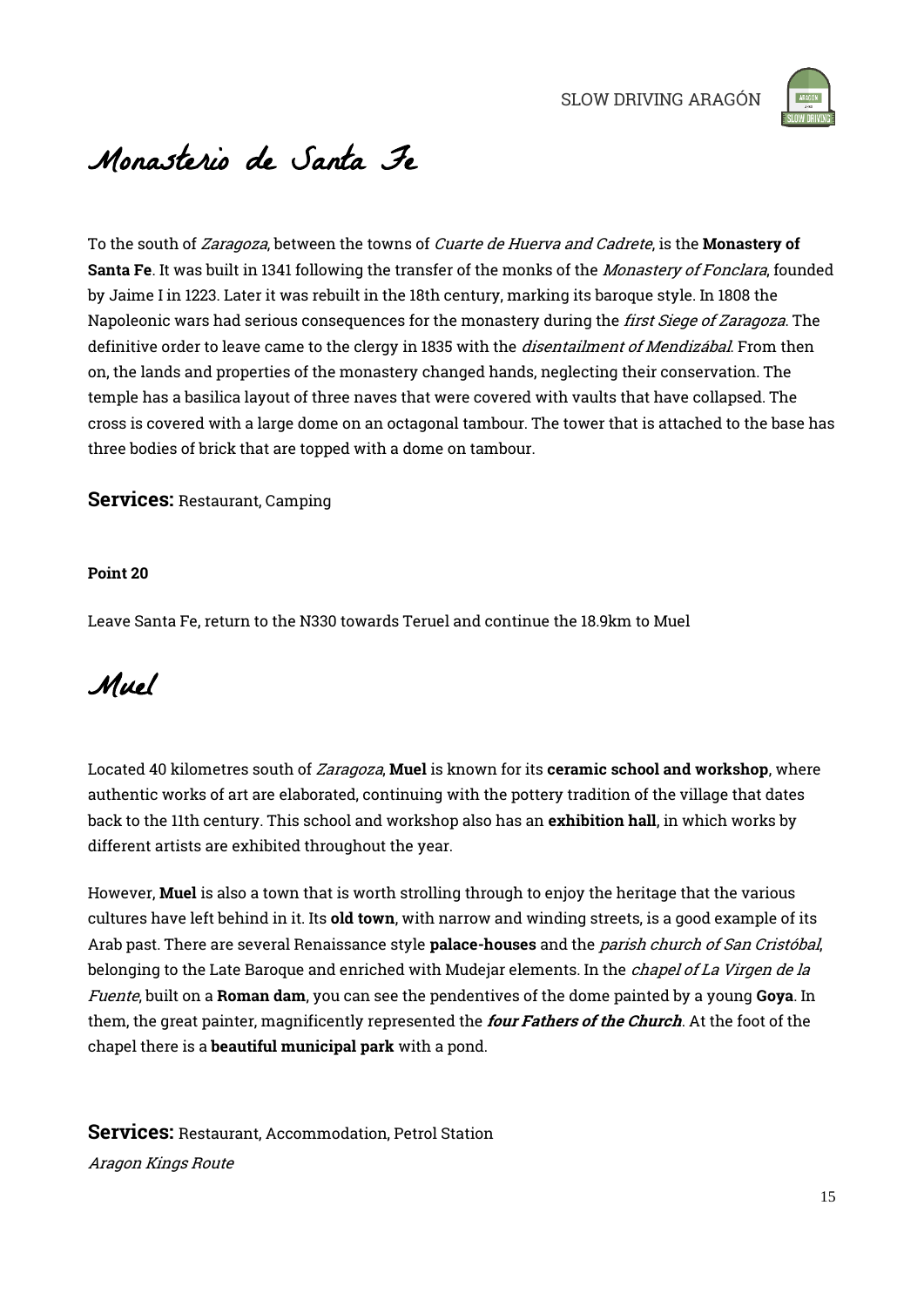

### Point 21

Leave Muel, which is famous for its pottery, by Avenida García Giménez and re-join the N330 until you reach Longares, 10.6km south.

Longares

Longares is located in the *Campo de Cariñena* region, on a plain presided over by the *Sierra de* Algairén. Of the primitive medieval wall, two entrances are preserved, which were built in the 16th century. Walking through its streets we discover several interesting manor houses, among which the 18th century Posada de Santa Teresa stands out. The church of Nuestra Señora de la Asunción is a beautiful Renaissance temple, and the splendour of the treasures that are found inside cannot be anticipated from the outside. Built on the site of a Romanesque building, it is one of the most beautiful that was erected in Aragon in the 16th century. It is an elegant temple, very similar to the Lonja de Zaragoza and the Cathedral of La Seo. It is a church belonging to the typology of churches with a hall church layout. From the outside, its **Mudejar tower** with square construction stands out, which advertises its beauty from high up and is perfectly visible from a distance.

Services: Restaurant, Accommodation

### Point 22

Leave Longares by Calle Felipe V and join the N330 going south. Cariñena is another 9.2km.

Cariñena

Aragon Kings Route Extensive plains of vineyards characterise the landscape of this region. In Cariñena the land and the landscape become wine. This is one of the most well-known wine regions in Spain and its wines have one of the four Denominations of Origin of wine in Aragon: the Protected Designation of Origin of Cariñena [www.rutadelvinocampodecarinena.org.](http://www.rutadelvinocampodecarinena.org/)The *parish church of La Asunción*, a collegiate church in the time of Alfonso I, was witness to the passage of Christians, Muslims and Jews, who also had their neighbourhood in Cariñena and perhaps their synagogue in the church of Santiago. The entire town was walled. The Tower of the Nuns (*Torreón de las Monjas*) is witness to this. Similarly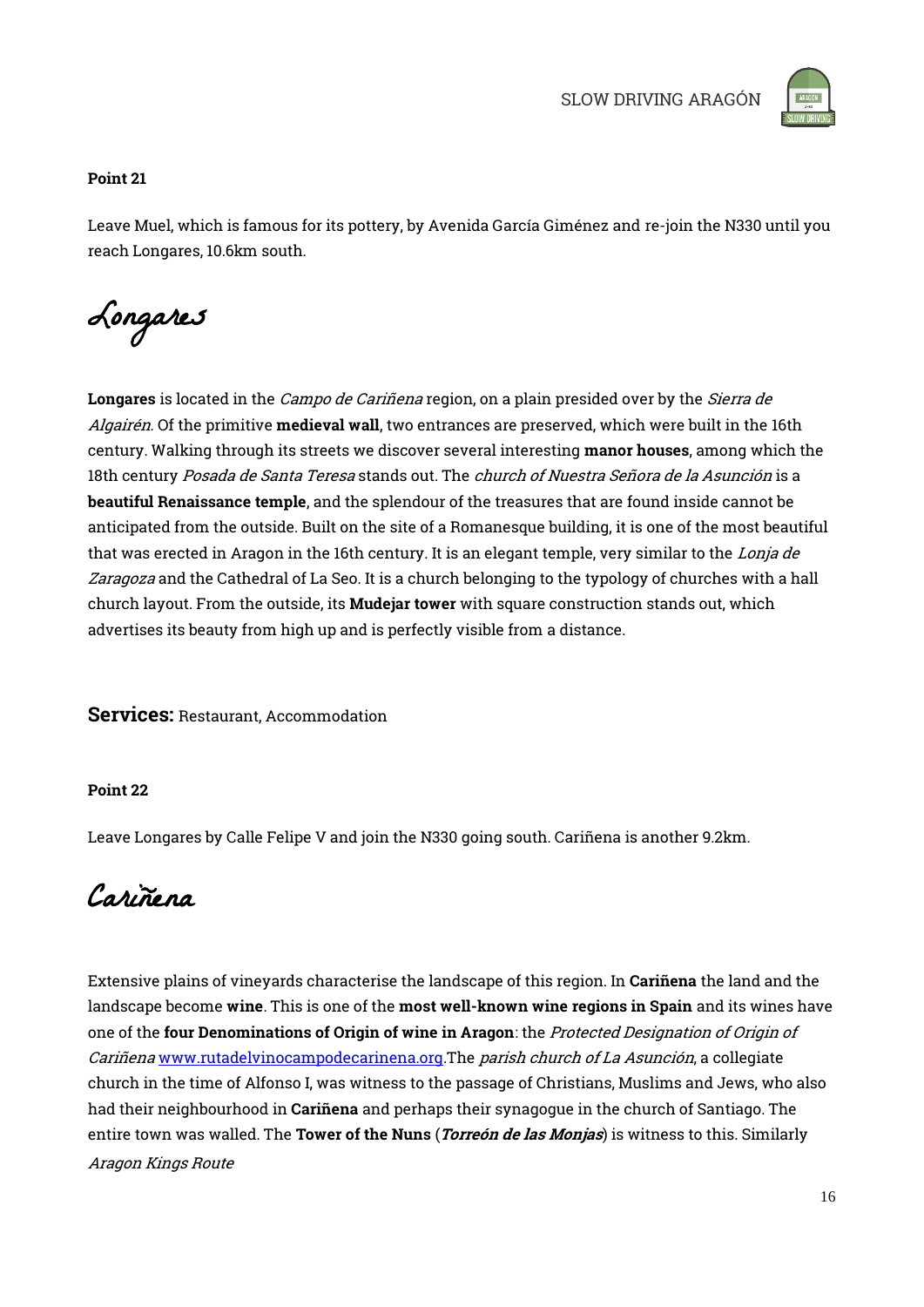

standing out as civil construction is the town hall, typical Aragonese construction of the 16th century. The façade is joint on the ground floor with a loggia of semi-circular arches on which a second noble floor stands. The fountain of Mora was built in the 19th century and is located in front of the town hall. Water usually flows from it, but in the Harvest Festival, wine flows from its pipes. A tradition dating back to the time of Felipe II.

### Services: Restaurant, Accommodation, Motorhome Area

### Point 23

From Calle Mayor, turn left at Calle Arrabal Alto to leave Cariñena and continue south on the N330 for 6.8km until Paniza. The balcony of Paniza is on the curve by the CV669 turn-off, shortly after passing Paniza.

Viewpoint from the Balcony of Encinacorba (Port of

Paniza)

At about 60 km from *Zaragoza*, leaving by the *road to Teruel and Valencia*, we can visit one of the **most** beautiful viewpoints in the area. It is worth making the way along the old road. Past *Cariñena*, we find the village of *Paniza*, and then we begin to ascend through the port of the same name. Then the road begins to gain in height. Approximately 1 km before reaching the top, it is worth making a stop at the viewpoint known as the balcony. From there you can see the village of *Encinacorba* and the surrounding landscape. Crowning the port, about 200 metres to the left, we take the detour that leads to the *chapel of Nuestra Señora del Áquila* via a road sandwiched between pines and holm oaks. It is an ideal viewpoint to contemplate the beautiful and panoramic landscape from all four points of the compass. If we feel like walking, several trails set off from the chapel and take us to Aladren, Vistabella or Cerveruela, next to the River Huerva.

### Services: Accommodation

### Point 24

Continue on the N330 for 16.1km to Mainar, going through the Paniza Pass. If you want to visit Cerveruela, a picturesque town surrounded by nature, take the CV668 halfway along the route.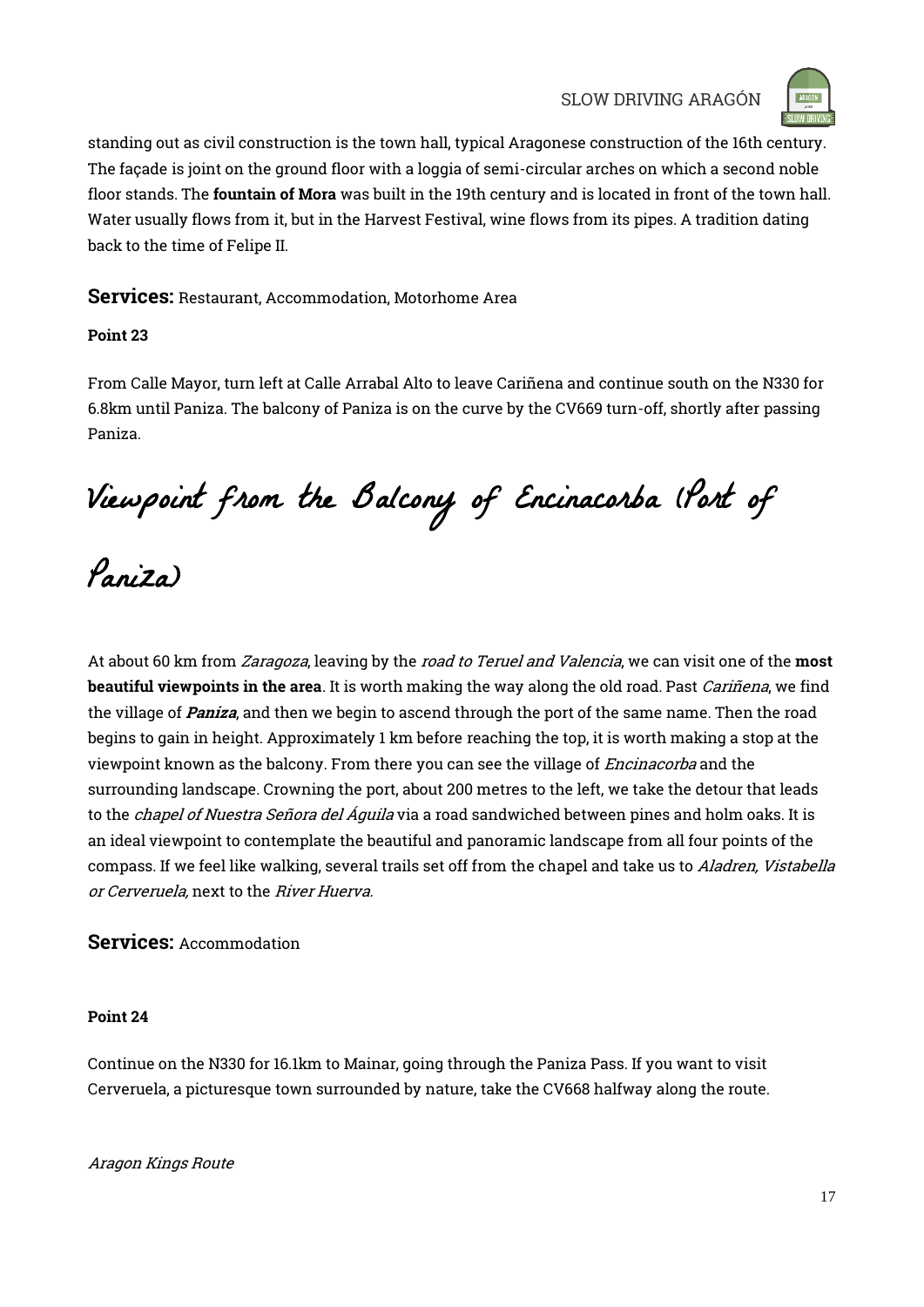

### Mainar

The town of Mainar is located in the middle of the plain of the *River Huerva*, next to the N-330 road. Its church of Santa Ana is considered as the best example of late 16th century **Mudejar religious** architecture in Aragon, conserving all the Mudejar elements that make it unique. The temple is an entirely brick construction with polygonal apse with five sides in the apse bestowed with buttresses and a single nave. From the exterior, its magnificent and monumental Mudejar tower stands out that rises next to the Gospel nave of the stretch of the base. It has an octagonal layout with six sections that narrow in height and covered by a blue tile dome.

Before reaching Mainar, you can briefly deviate (3 km) towards the small but curious town of Cerveruela. This beautiful town is located in the easternmost part of the Iberian system and is surrounded by the River Huerva, making it a very favourable place to do activities in the middle of nature. Its town centre is built on a large rock, which gives it a very picturesque appearance. From there, you will be able to set off on numerous hiking routes, without a doubt making for a nice stop along the way.

### Services: Restaurant, Accommodation

### Point 25

Continue on the N330 south towards Daroca, 14.8km away. Just beforehand, the N330 becomes the N234. Half an hour from Daroca, deviating from the route, you have the Natural Reserve of Gallocanta Lake, which is spectacular in the winter months for the arrival and departure of cranes.

Daroca

Sheltered by its impressive **walled enclosure**, this beautiful city declared a *Historic Site*, has one of the best monumental collections of Aragon in which you can contemplate the evolution of medieval art. The half-moon layout of the streets enclosed in the mountain, the **Mayor castle**, the Jewish quarter, the Morería, the fountain of 20 pipes, churches, palaces or the imposing towers of its walls, are a summary of the splendid past of the city in the form of brick and stone and the coexistence of the three cultures: Christian, Jewish and Muslim. The most important temple is the Basilica of Santa María. This temple is the guardian of the relic of the Sagrados Corporales, protagonists of a legend that for centuries resulted in Daroca becoming a place of pilgrimage for Christians. But do not forget to visit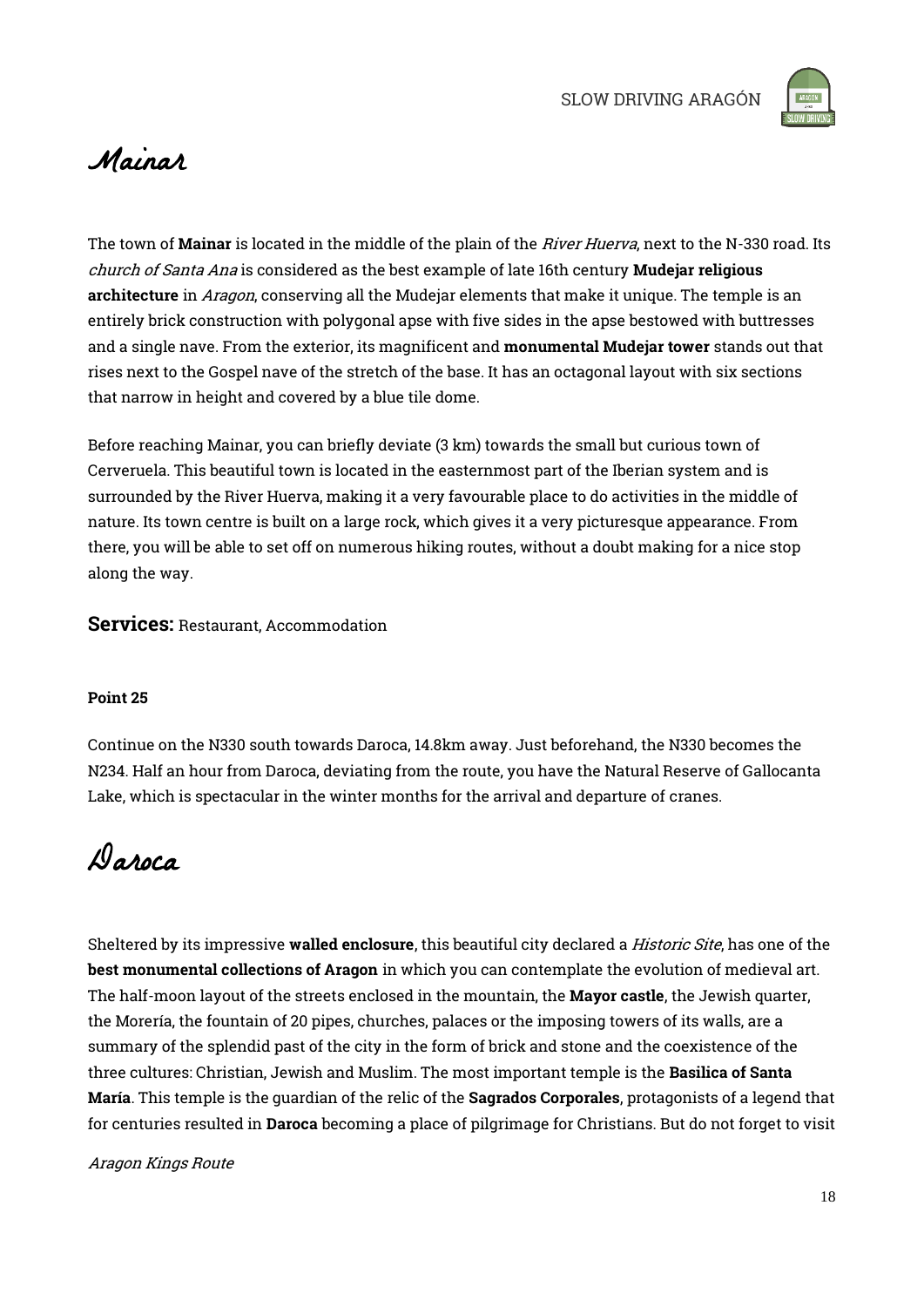

other churches such as San Juan, Santo Domingo (with its beautiful Mudejar tower) or San Miguel (which hides extraordinary Gothic mural paintings inside the apse). Another sign of the importance of Daroca is found in some remarkable buildings, such as the Casa de los Luna, the Casa del Diablo or its many palatial homes.

Services: Restaurant, Accommodation, Petrol Station

Point 26

Continue on the N234 from Daroca for 7.3km.

# San Martín del Río

San Martín del Río is located on the left bank of the *River Jiloca* and 6 kilometres from *Daroca*. Within its urban area is one of the jewels of the Aragonese Mudejar heritage: the church of San Martín de Tours, with its slim tower of five sections visible from a good part of the surrounding area. A stroll through the town along its narrow and steep streets, leads us to discover many thought-provoking corners, where many traditional constructions and various emblazoned aristocratic houses are preserved. The interesting wine museum takes us back to a time not too far away, in which the wine production was the basis of the economy for the town. However, the vineyards have currently ceased to be a prominent part of its landscape to become fields of almond trees, cherry trees or cereal grains. You can also visit the Ethnoenological Museum that offers an exhibition on traditional Aragonese costume.

### Services: Accommodation

Point 27

Continue on the N234 from San Martín del Río for 4.4km.

Báguena

The town of *Báquena* is arranged around two hills on the right bank of the River Jiloca. In it we find Aragonese palaces of Renaissance style highlighting buildings such as the *town hall*, the *Casa Calvo*, dated in the 17th century or the *Casa de los Lucías*, with a very long and beautiful façade.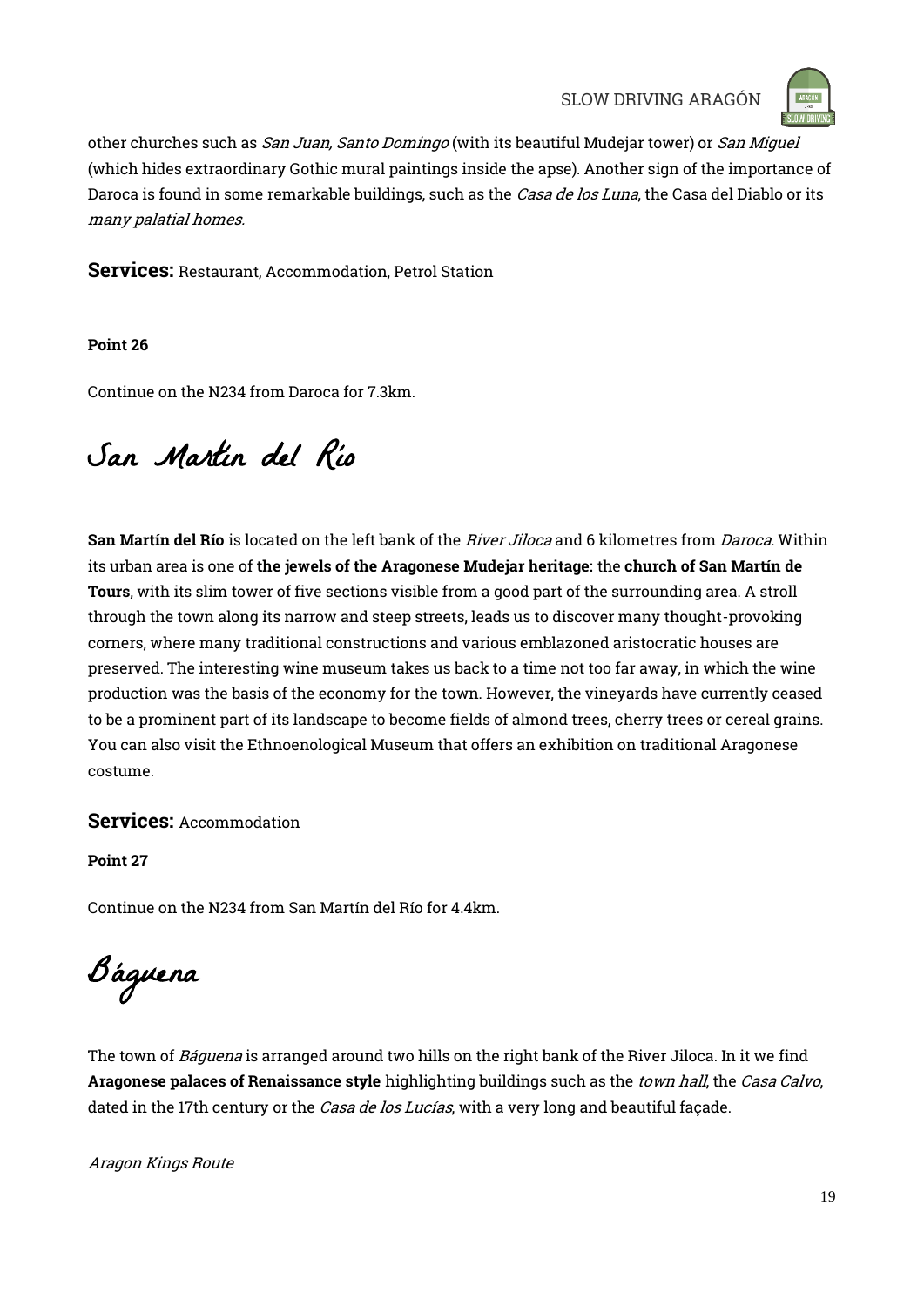

On the edge of the old national motorway from Valencia to Burgos is the church of La Asunción. As for the temple itself, it is a baroque work from the 17th century that was built in ashlar masonry and masonry. The tower, with its beautiful decoration, is one of the most beautiful Mudejar towers of Aragon. Also interesting is the *Convent of San Valentín*. It combines both Gothic and Baroque styles. The exterior highlights its Mannerist façade. On the outskirts of the town, in a beautiful spot, there is a beautiful 18th century bridge with three spans and a semi-circular arch made in ashlar masonry. In the municipality, the Arguilay Ravine is a beautiful natural space in which you can see the phenomenon of "aguallueve", as in the nearby town of Anento.

### Services: Restaurant, Accommodation

### Point 28

Leave Báguena along the Rambla Arguilay heading north for 4.4km until you reach Anento, one of the most beautiful villages in Spain.

Anento

Near Báquena, this small town, protected at the foot of its castle, has been included on the list of the most beautiful villages in Spain since 2015. It is worth strolling through its cobbled streets of a marked medieval style and taking in their charming houses with stone façades and painted in an earth colour. Its 12th century parish church, in addition to its mural paintings, houses in its interior the main altarpiece of San Blas and the Virgin from the 15th century, possibly the largest and best preserved Gothic altarpiece of what was the old *Crown of Aragon*. Natural sites to visit are completed with magnificent caves excavated in a soft and clayey soil that are located under the castle.

From the square you can take the "Rincones con Encanto" or "Charming Corners" route as well as the route to visit the famous Aguallueve. Aguallueve is a spring that falls continuously in the form of drops of water, creating a spectacular relief, with walls of stone and moss, and with small caves hidden inside.

Services: Restaurant, Accommodation, Motorhome Area

### Point 29

Return from Anento to Báguena along the road you travelled on, and continue southeast on the N234 for 3.5km, parallel to the Jiloca river on the right.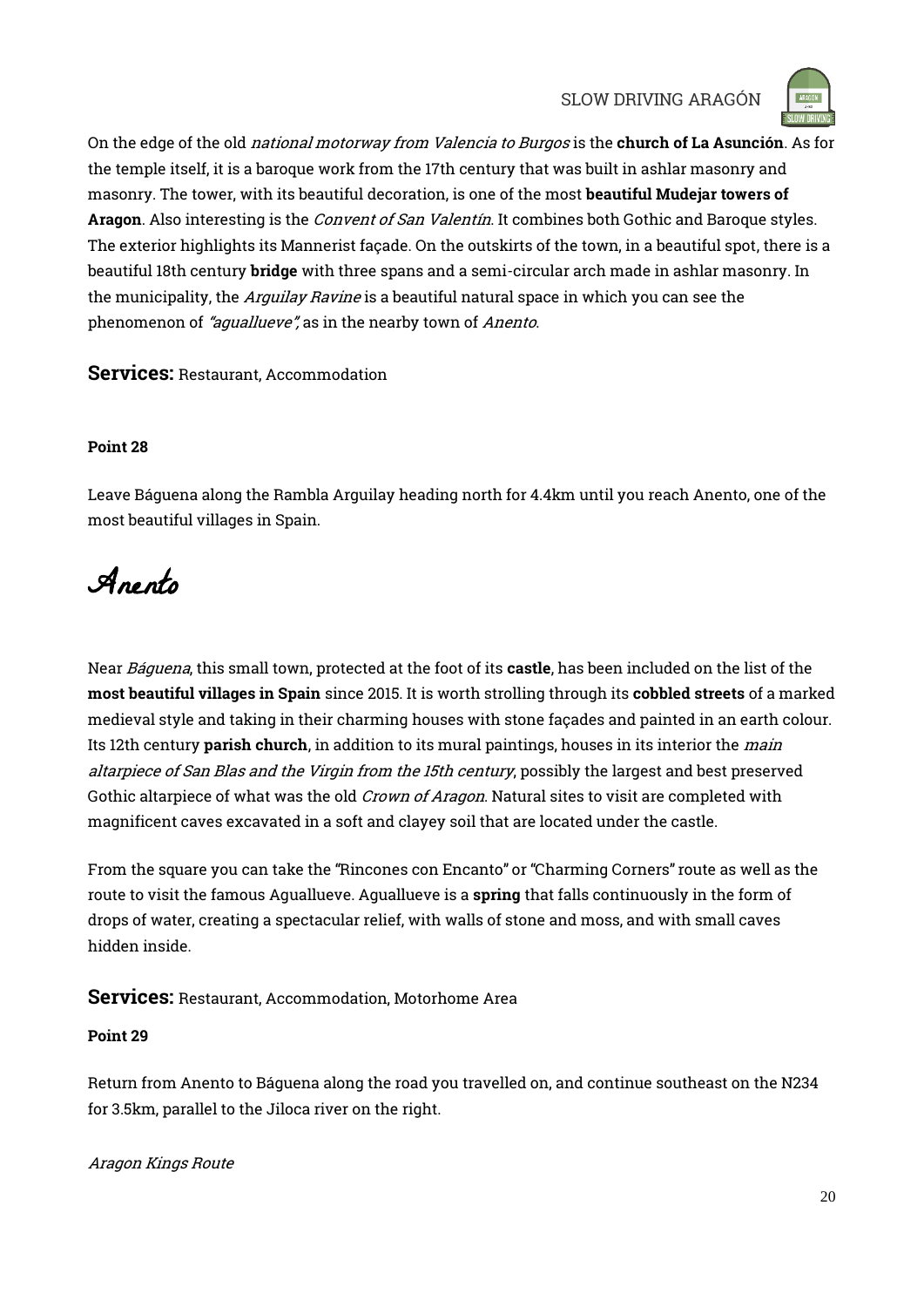

Burbáguena

Burbáguena is located on the banks of the River Jiloca in the valley of the same name. The landscape of the surroundings is dominated by small orchards, fields of fruit trees and leafy poplar trees around the river course. In its urban centre, which is based at the foot of its ancient castle, we find buildings of great beauty dating back to the 16th and 17th centuries and in an Aragonese Renaissance style (galleries with archways, façades, eaves …) One of these palaces, that of Marqués de Montemuzo, is notable for its good state of preservation. The church is a baroque temple from the 18th century, with a slim and beautiful brick tower of five sections in the Baroque-Mudejar style. In the surroundings there are the chapels of San Pedro Mártir, San Bernabé and San Nicolás and the peirones of the Virgen de Herrera and San Antón.

Services: Restaurant, Accommodation

#### Point 30

Continue south on the N234 after leaving Burbáguena until you reach the turn-off for Luco de Jiloca, Calle Real. Turn right at Calle Mayor and continue until you cross the Jiloca river. Turn left and follow the road for 2.6km until you reach the Roman Bridge of Luco de Jiloca.

Luco de Jiloca

Luco de Jiloca is located along the central stretch of the *River Jiloca*, in an area that is presided over by a fertile floodplain. The urban layout of Luco extends over a hillside on the right bank of the valley and is organised around a main street. The **parish church** is the most significant building in the town and has a three-section tower with Mudejar-inspired decoration. The temple, built in masonry, follows a Gothic model that is very widespread in the Aragon region from the 16th century.

In the Plaza Mayor there is a **beautiful Aragonese palace** from the 17th century with wooden eaves and a loggia of arches. A walk along the river bank takes us to one of the most famous places in the town: the Luco Roman bridge. Declared an Asset of Cultural Interest, this beautiful bridge dating back to the 1st century AD is one of the best preserved in Aragon. It is 35 metres long and is built in ashlar masonry and masonry and reflects the prototype of the so-called "bridle donkey bridges". It consists of three spans with reduced arches and the central one of greater dimensions.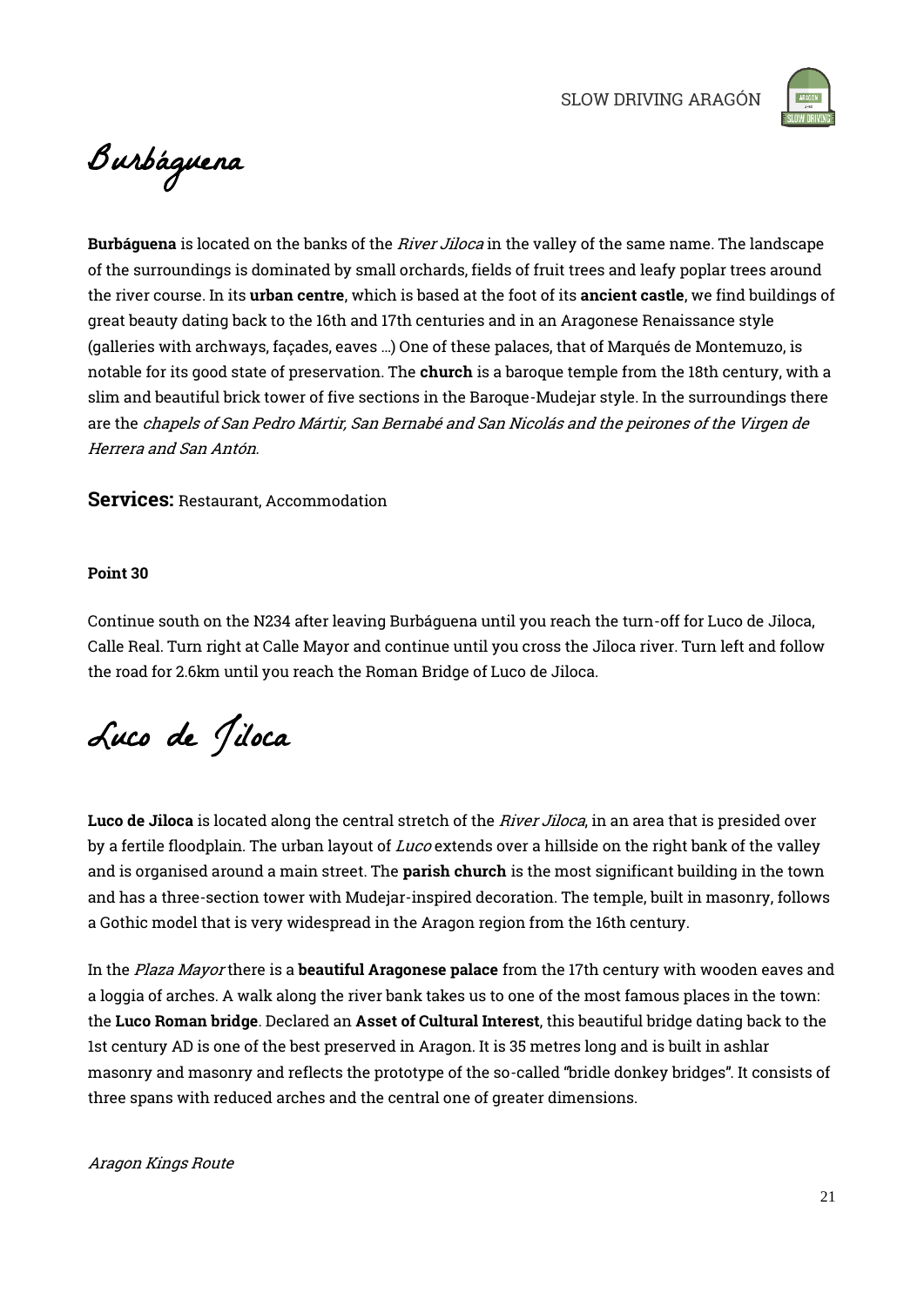

### Services: Accommodation

### Point 31

Return the way you came to Luco de Jiloca and travel south on the N234 for 11.2km for Calamocha.

### Calamocha

Calamocha is located on the banks of the *River Jiloca* and is the capital and focal point of the *Jiloca* region. The urban centre is arranged in an elongated form, divided in two by the old road that crossed the town. Its historic centre is centred around the 18th century church dedicated to Santa María la Mayor. It is a large building with a wonderful Baroque doorway. The tower, with an air of a fortress, consists of three sections and also stands out. Inside, there is a spectacular baroque baldachin, unique in *Teruel*, inspired by *San Pedro de Roma* and a magnificent organ, which is also baroque.

Calamocha has remarkable examples of manor houses with magnificent heraldic shields. Some emblematic places can be found on the banks of the river, like the **Roman bridge** with a single arch with modifications made to it in medieval times. Calamocha is also one of the main producers of Teruel Denomination of Origin ham. The Museum of Ham and Popular Culture shows, among other things, the traditional know-how of the transformation of food.

Services: Restaurant, Accommodation, Petrol Station

### Point 32

Continue south on the N234 for 17.2km to Monreal del Campo, passing through Caminreal halfway down After Monreal del Campo you can continue 58km along the Aragon Kings route towards Teruel, practically in a straight line, or you can take a detour to the Peracense Castle a short distance away and start the fantastic Universal Mountains route.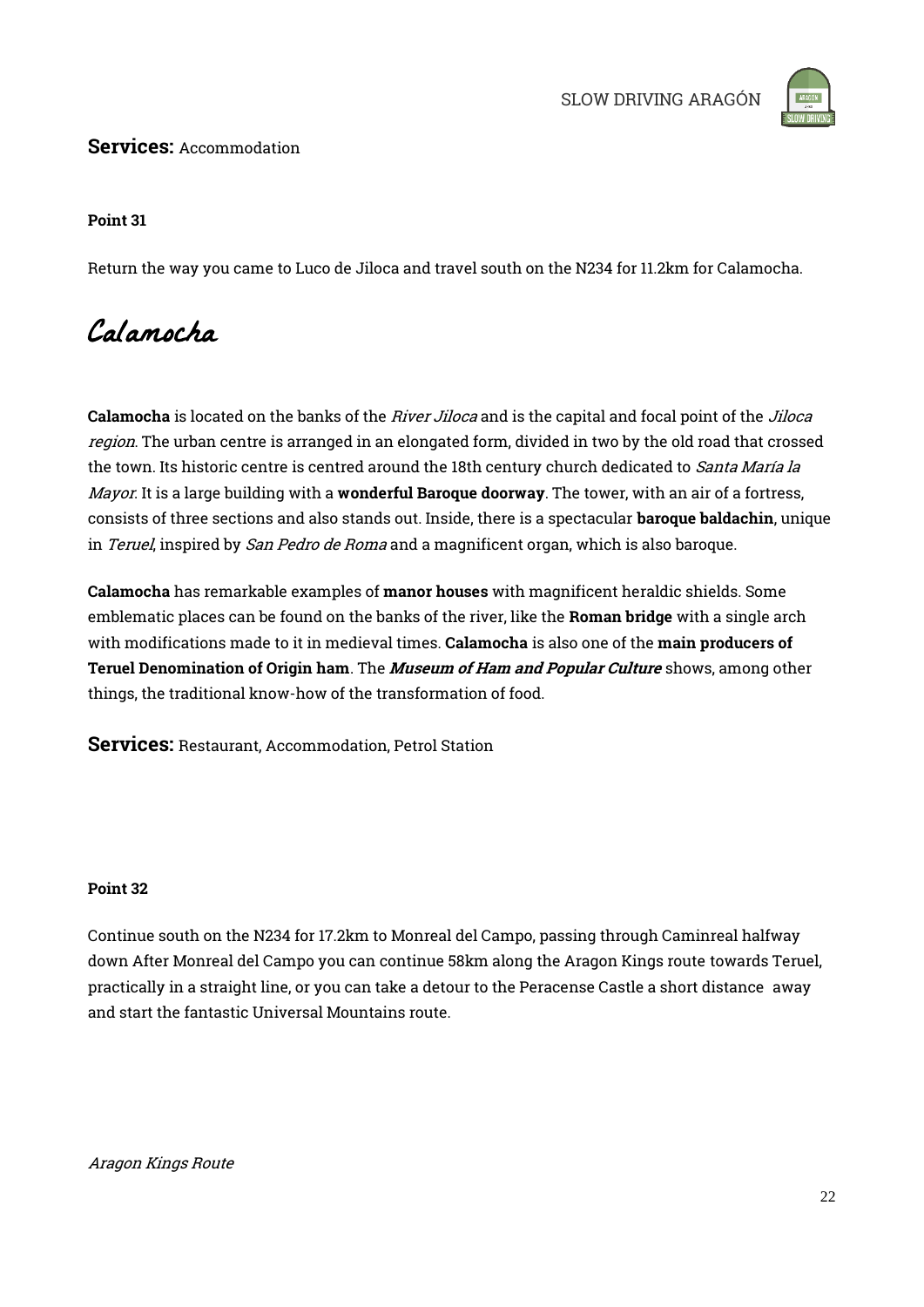

# Monreal del Campo

Monreal del Campo is located at the junction of two national roads: *Sagunto-Burgos* and Madrid-Tarragona and next to the *Mudejar motorway* linking *Sagunto and Somport*. The town has always been linked to the cultivation of saffron. This tradition, which continues to be maintained, is reflected in the monographic museum located in one of the town's most important manor houses.

The *church of La Natividad* is a building built with masonry of a single nave with chapels between the buttresses. The tower is exempt and located on the nearby hill where the castle once was. A few kilometres from Monreal is where we find one of its most interesting natural spaces: the "Ojos de Monreal". These "eyes" constitute the birth of the River Jiloca. Its name refers to the way the water flows around the spring, creating oval shaped circular spaces that receive the name "eyes".

Services: Restaurant, Accommodation, Petrol Station

#### Point 33

Leave Monreal del Campo on the N234 and follow it for 56.7km to the entrance of Teruel; where it becomes the N420. There total distance is 58.3km.

## Teruel

Teruel astonishes us with its natural charm and artistic wealth. In this beautiful city, its Mudejar monuments were declared Sites of World Heritage in 1986. And in 2001 this declaration was extended to all the Mudejar architecture of Aragon. A stroll through the urban area leads us to admire the beauty of Mudejar in all its splendour and we discover that it is also the city of love legends and the capital of dinosaurs. Those who visit Teruel will be seduced by the splendid *towers of San Martín, El Salvador*, the church and tower of San Pedro (where the Mausoleum of Los Amantes is located) or the cathedral, with its wonderful coffered ceiling considered by many as "The Sistine Chapel of Mudejar art".

But not everything is medieval in Teruel. The Los Arcos Aqueduct is considered one of the most important engineering works of the Renaissance. You can also enjoy an interesting route of modernist architecture in several buildings of the old town. The highlight of the visit will be the beautiful Neomudéjar Staircase on the Paseo del Óvalo. And to the outskirts is *Dinópolis*, the largest paleontological park in Europe that offers fun activities for all ages.